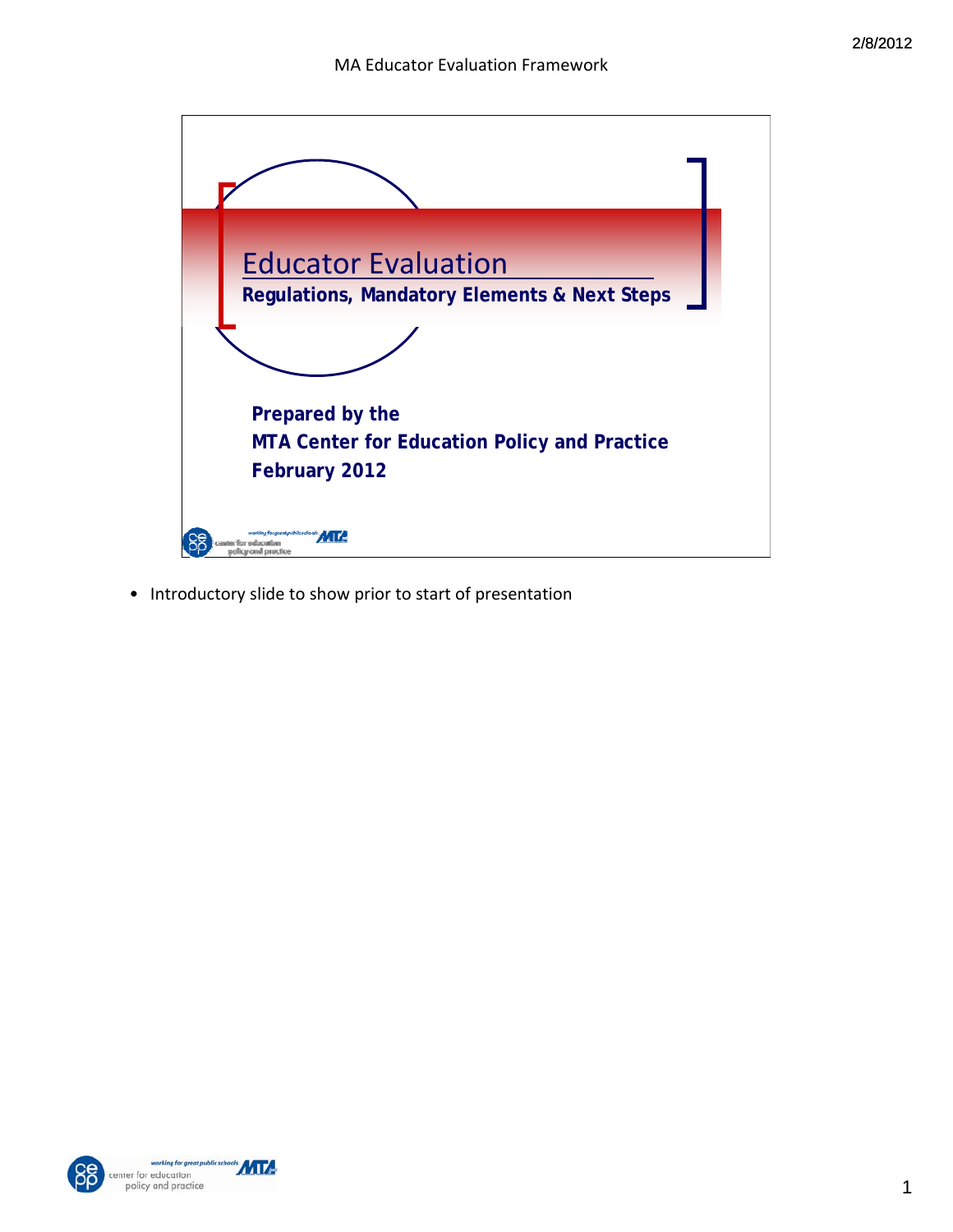# Just suppose…

… you had to rate your job performance,

… using measures you don't understand,

… and your job might be on the line!



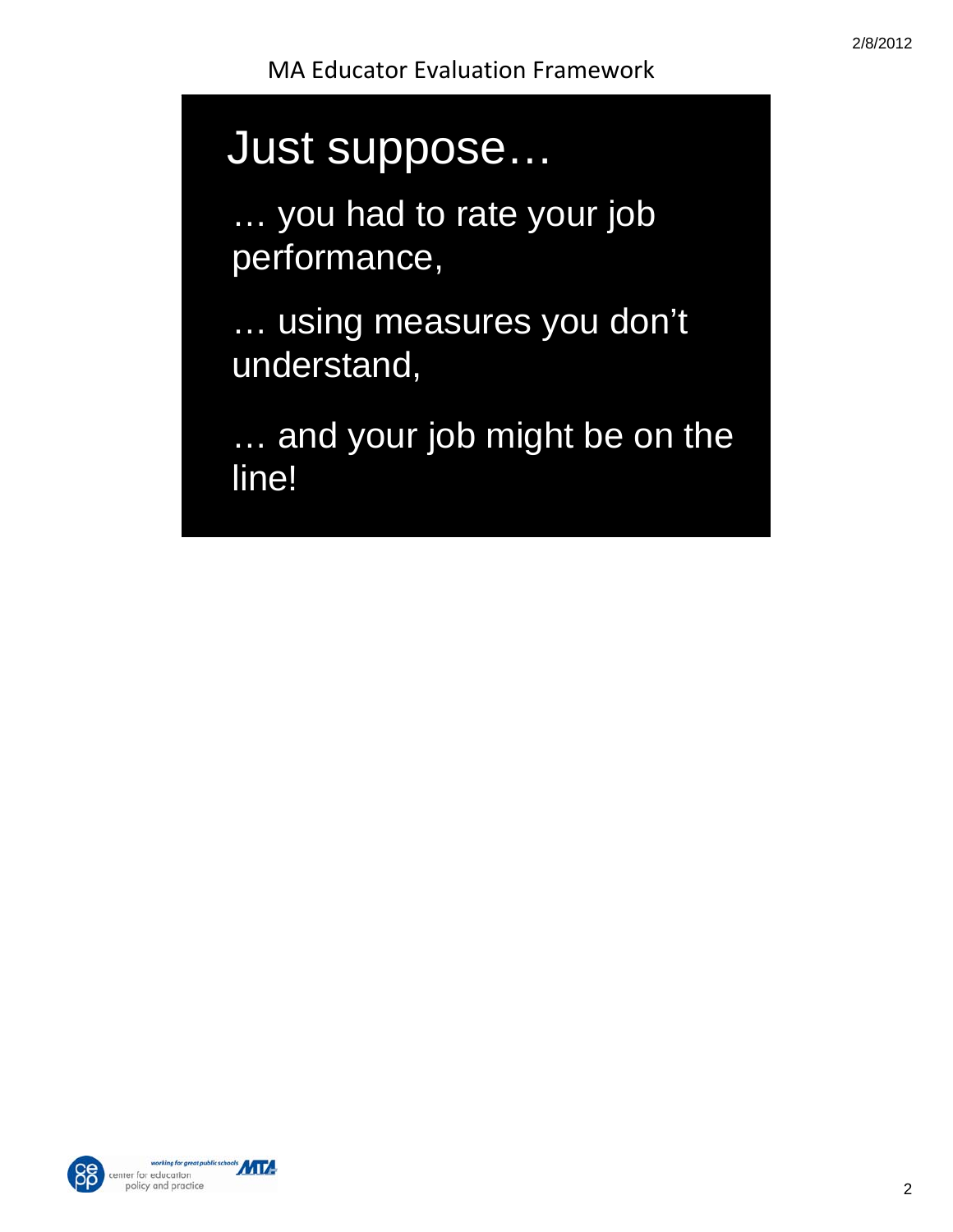



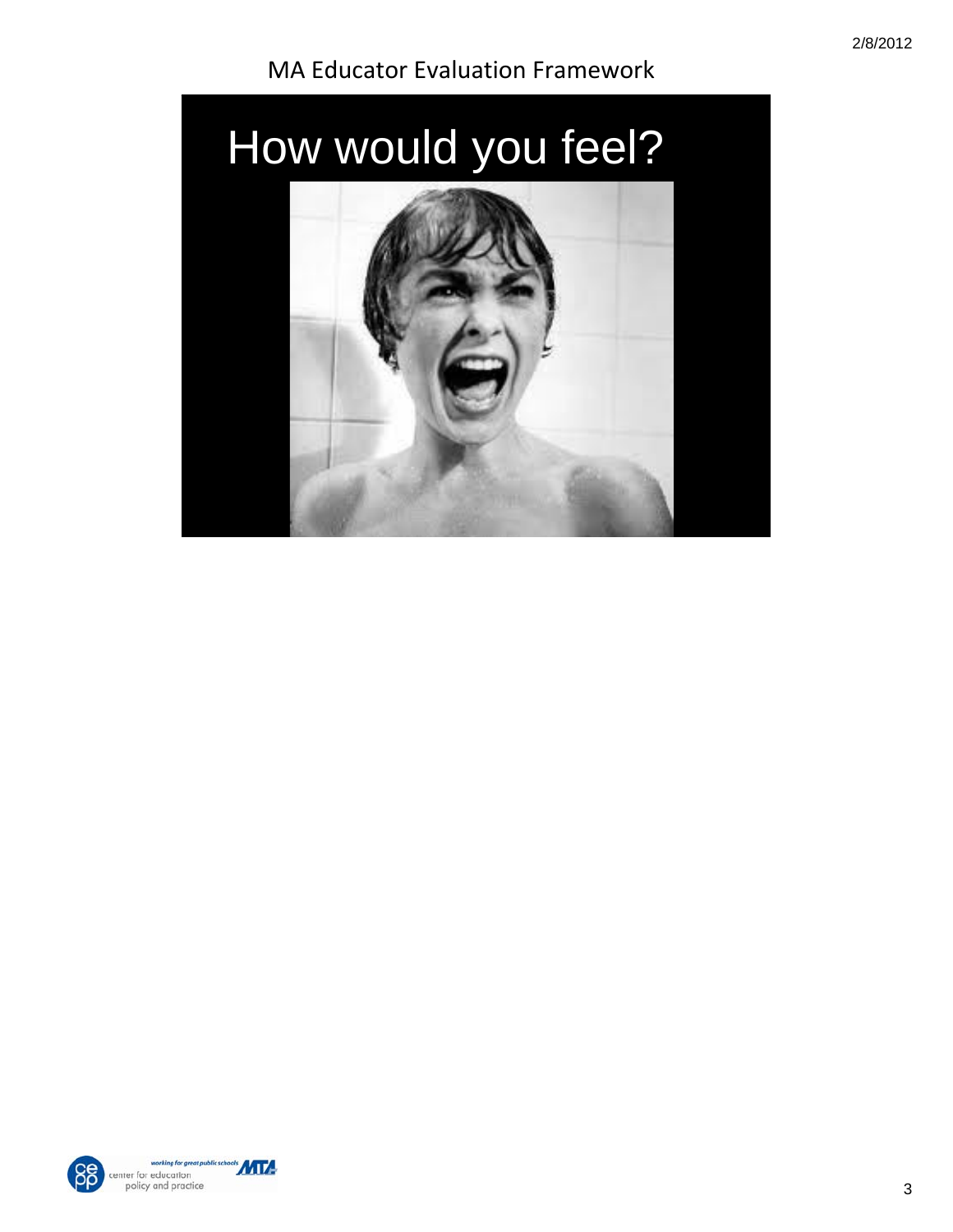



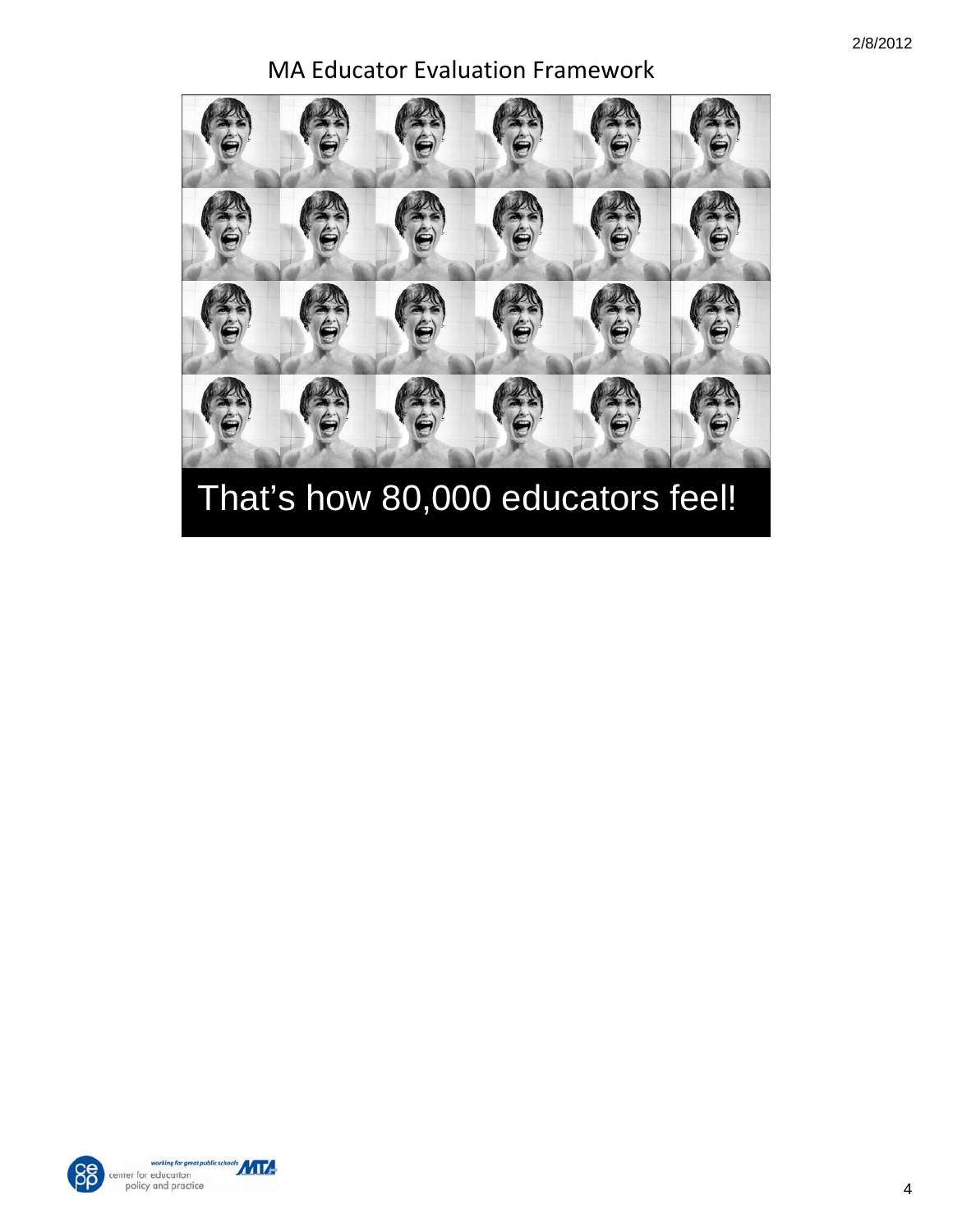

- One of the major education policy events of the past year was the establishment of a new educator evaluation framework for teachers and administrators in MA.
- This PowerPoint is designed to answer the following questions.
	- 9 *Why must we review and amend our current evaluation system?*
	- 9 *What must our local evaluation system look like?*
	- 9 *What must the district and association do and when?*
	- 9 *What must each educator do and when?*



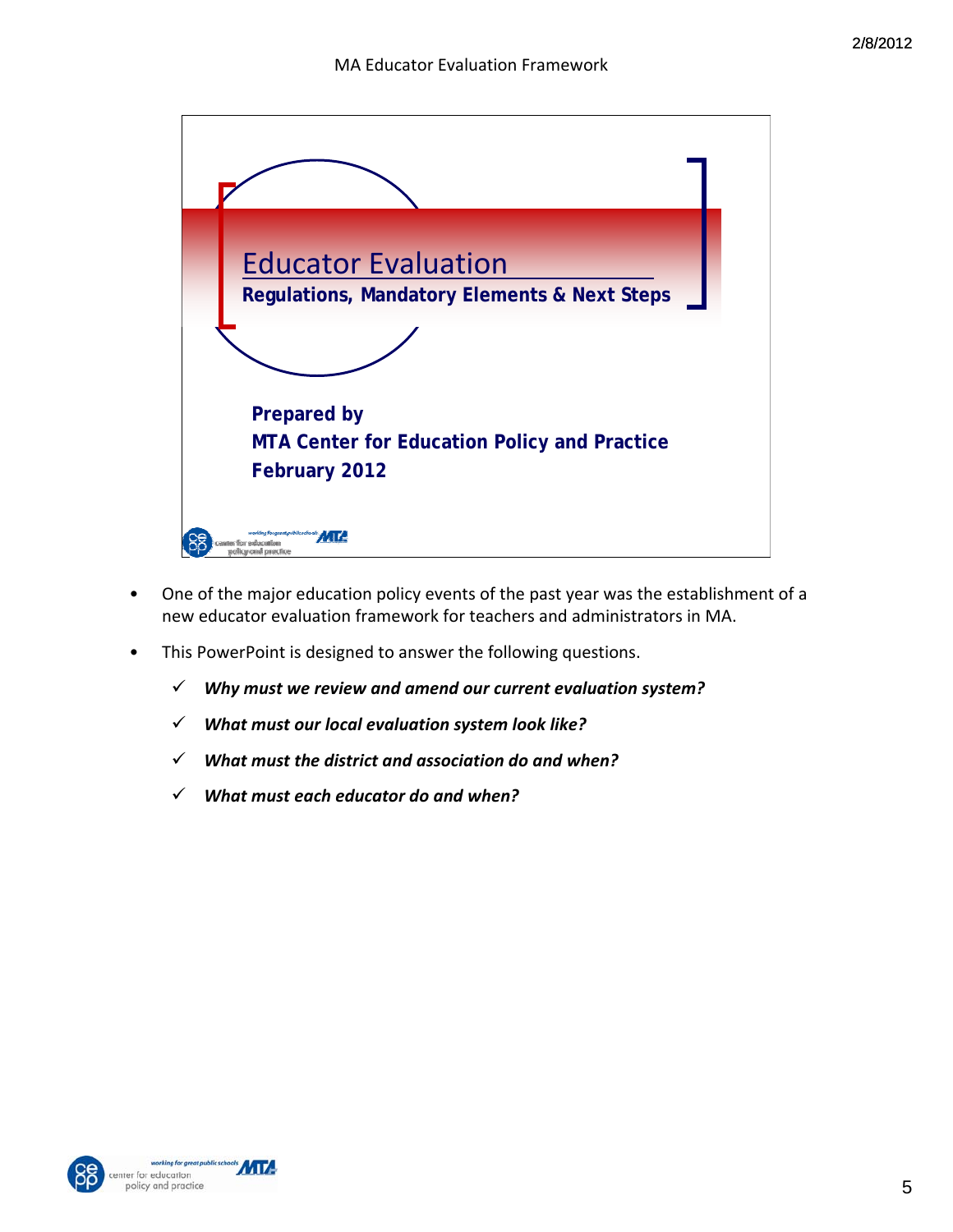

- The Race to the Top grant program was announced in January 2010. Applicants had to include specific provisions for an evaluation framework.
- MA was a successful RTTT applicant; as part of gaining support for the application, most stakeholders supported revising our existing evaluation framework using these parameters.
- The MA RTTT plan involved revising the evaluation regulations; consequently, all districts in MA will be eventually implementing the new regulations - not just the 258 RTTT districts.
- The revision of these regulations would be framed by these requirements.



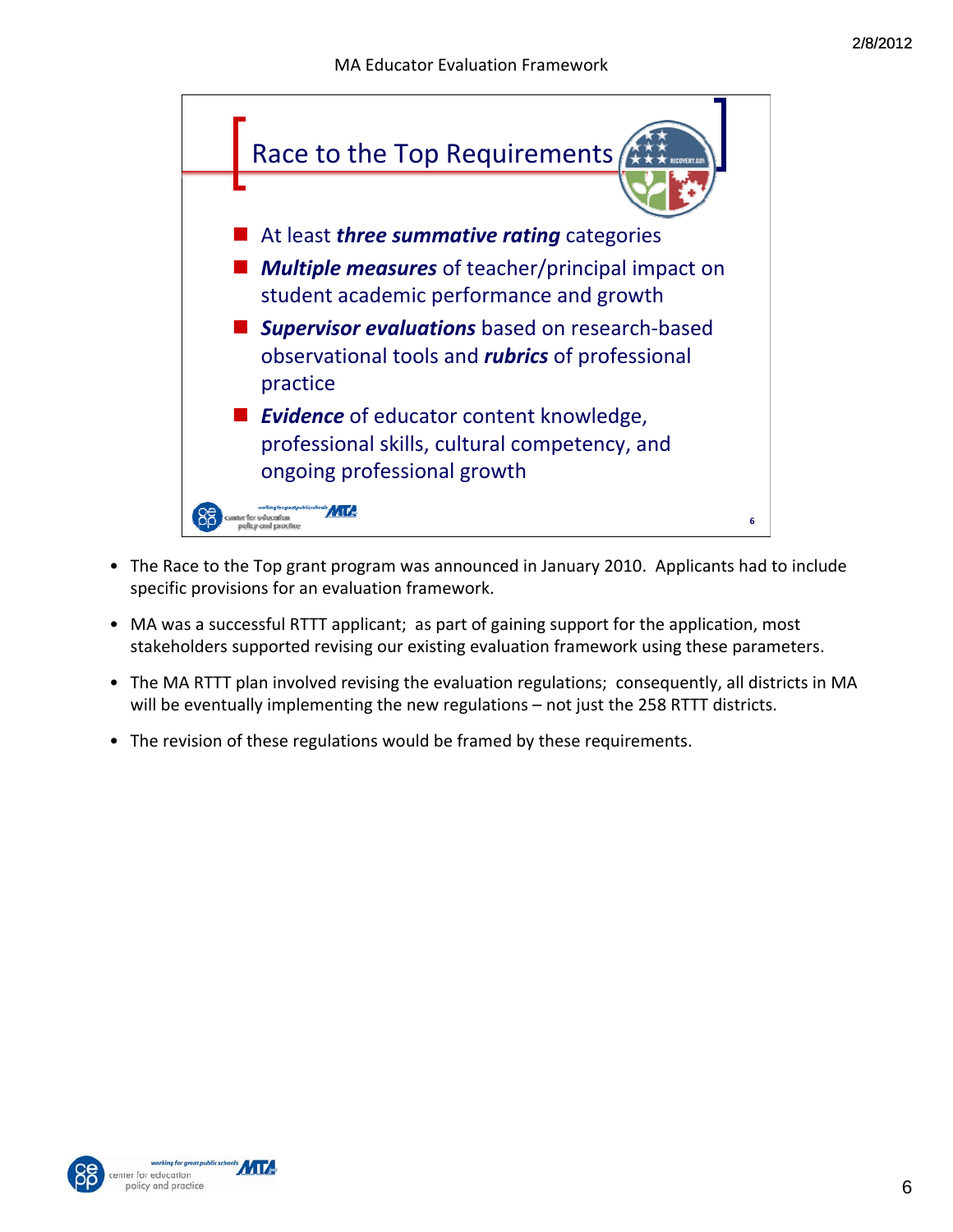

- The regulations were approved by the BESE at its meeting at the end of June.
- The implementation timeline for the regulations is different for districts in various circumstances.
- Level 4 schools 34 schools must implement the new framework starting this school year.
- A number of early adopter districts have agreed to implement this year.



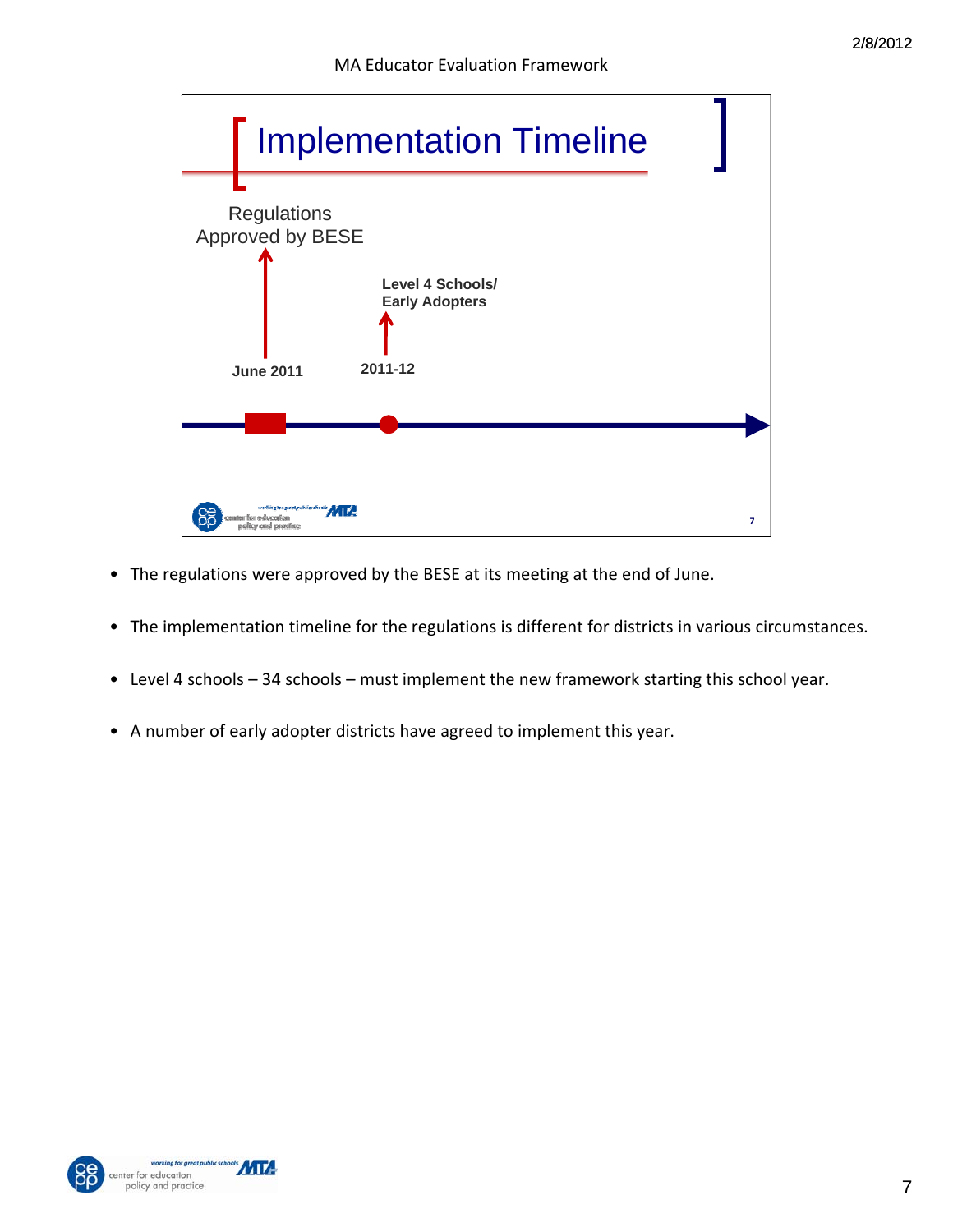

- All Race to the Top districts must implement in the 2012‐13 school year about 258 districts (minus those implementing in 2011‐12).
- All remaining districts will be required to implement the new evaluation requirements in 2013‐ 14.



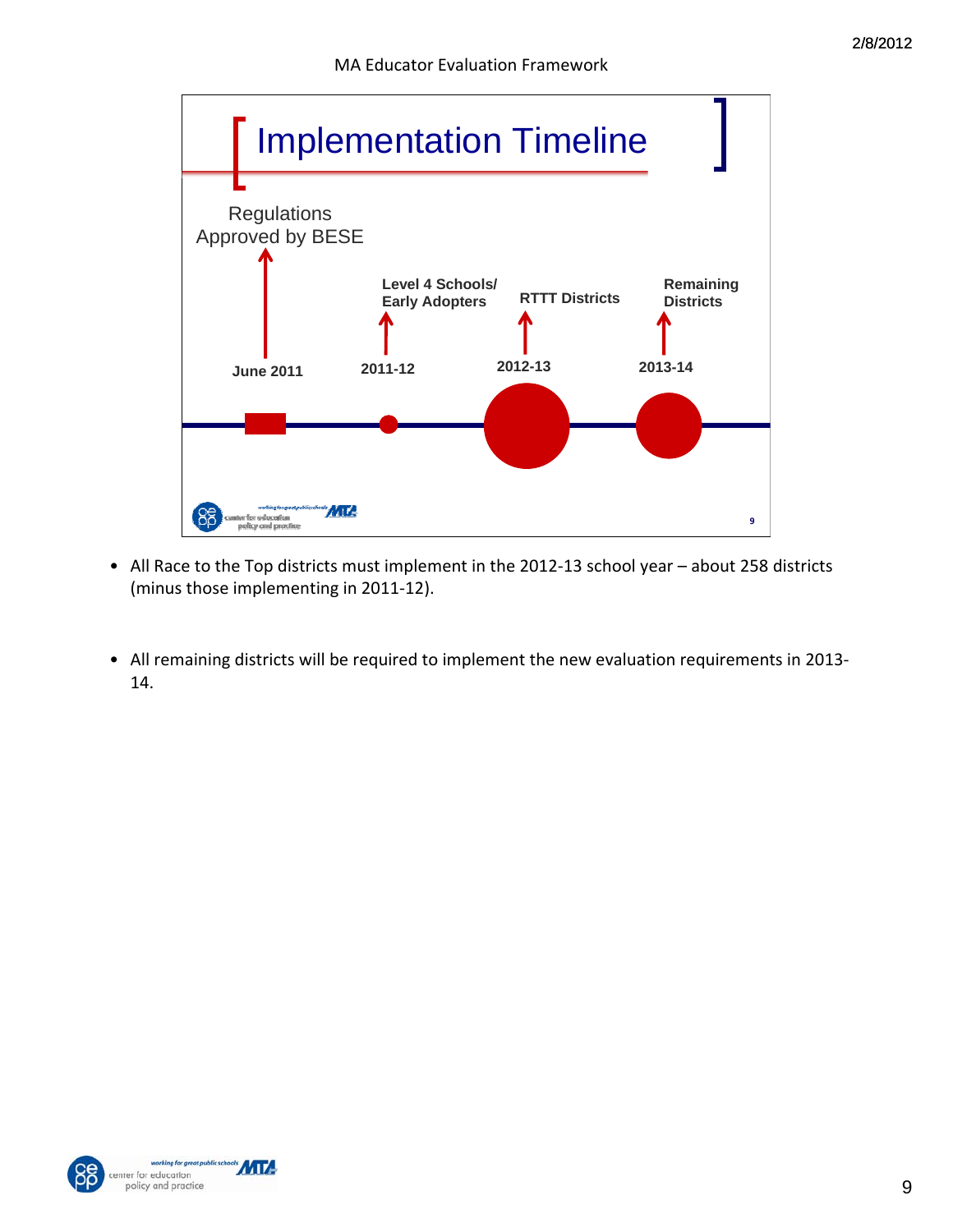

- In developing the new evaluation regulations, there have been no changes to existing MA statutes regarding evaluation. There was no interest in changing the current MA statutes related to evaluation, including the statutory requirements for collective bargaining around evaluation.
- The statutes give the BESE a relatively small amount of authority around evaluation.
- Chapter 69, Section 1B, requires the Board of Elementary and Secondary Education (BESE) to:
	- $\checkmark$  Establish guidelines for systems of personnel evaluation, including teacher performance standards.
	- $\checkmark$  Encourage districts to develop programs and standards that provide for a rigorous and comprehensive evaluation process.
- The BESE has no approval authority; although they tried to include approval authority in their proposed regulations. Not surprisingly, School committees were strongly opposed to giving this authority to state government.



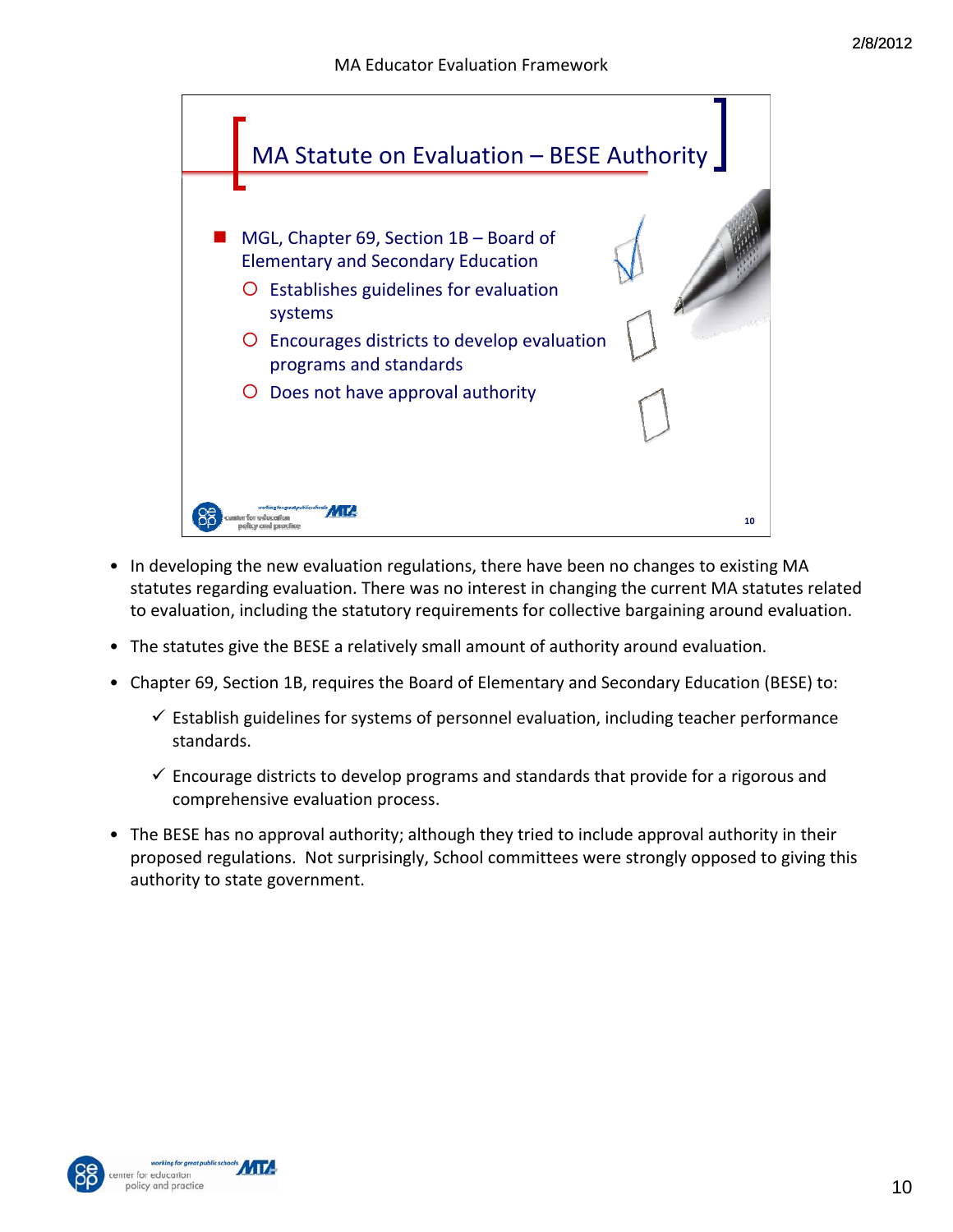

- The statute is more specific about the obligations of a district regarding evaluation.
- Chapter 71, Section 38 requires:
	- $\checkmark$  A comprehensive evaluation system for teachers, principals and administrators using the principles established by the BESE.
	- $\checkmark$  Performance standards and procedures for those school employees represented by associations/unions are subject to the collective bargaining provisions of Chapter 150E.
	- $\checkmark$  Evaluation of all administrators must be conducted annually.
	- $\checkmark$  All teachers without PTS to be evaluated annually.
	- $\checkmark$  All teachers with PTS to be evaluated at least once every two years.
	- $\checkmark$  Evaluation results are used to dismiss, demote or remove a teacher or administrator.



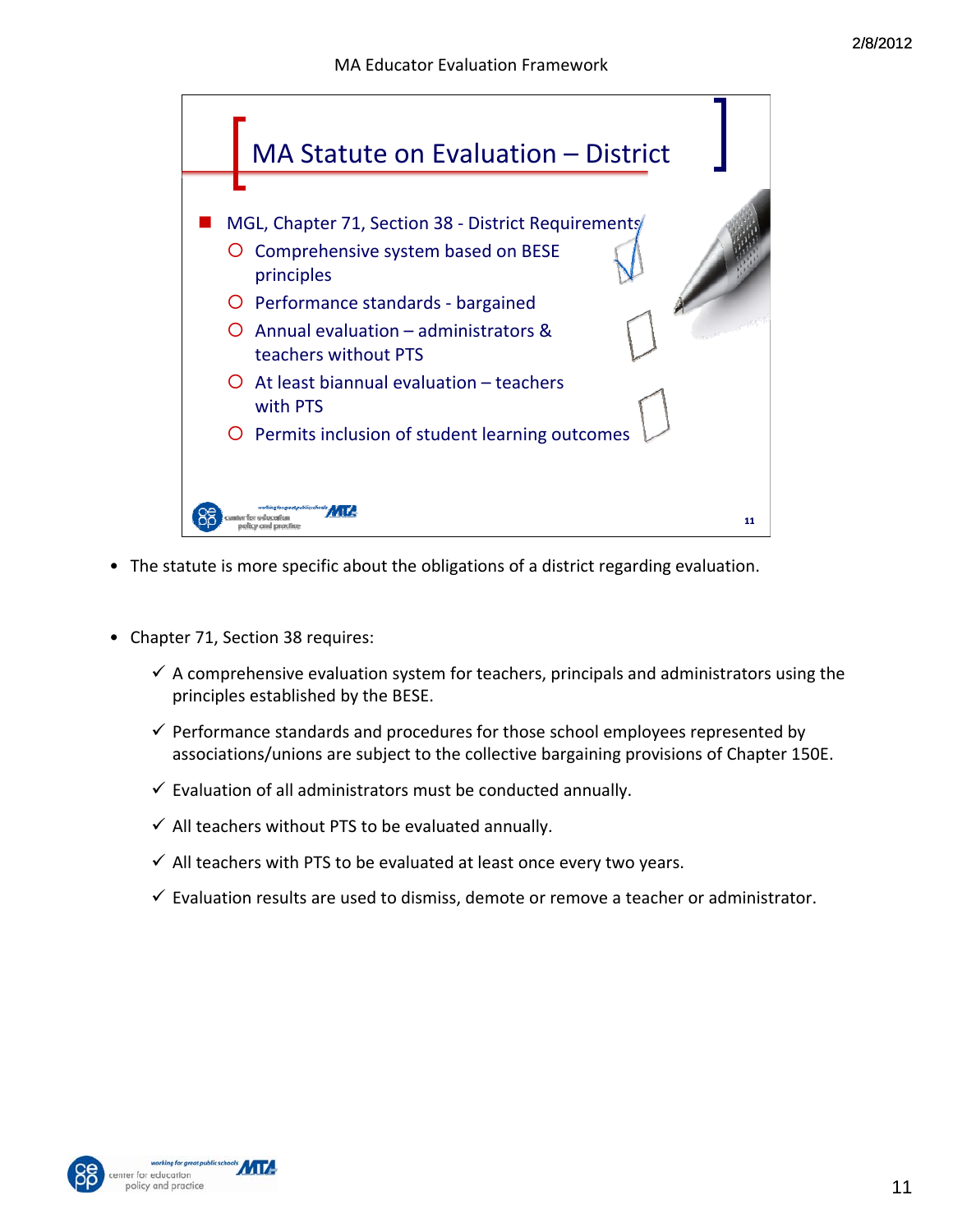





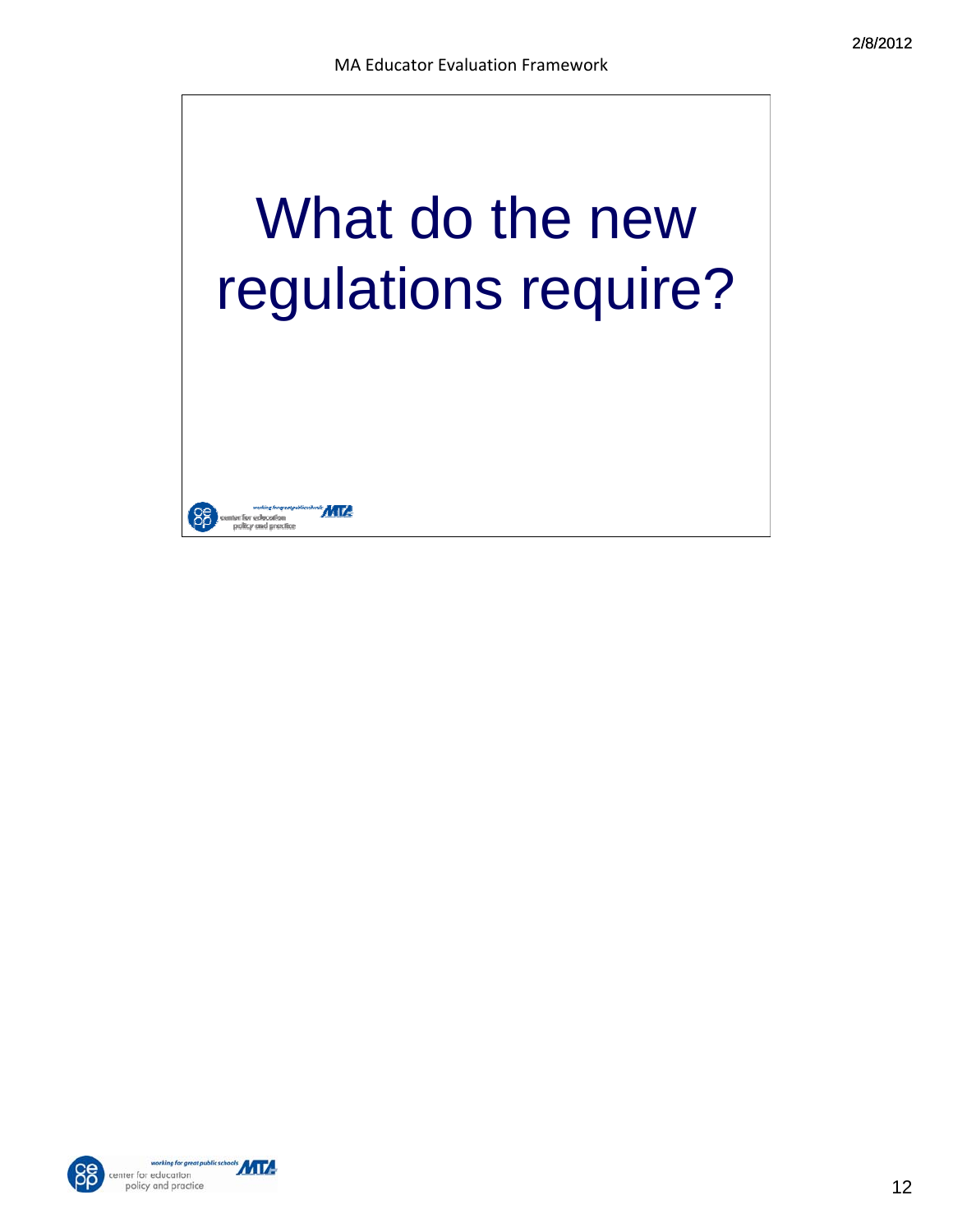

- The evaluation regulations specify several mandatory elements. Each will be explained more completely.
- First, the numbers ‐ Read through list.
- While each of these are required elements, there are many components of each that can be bargained.



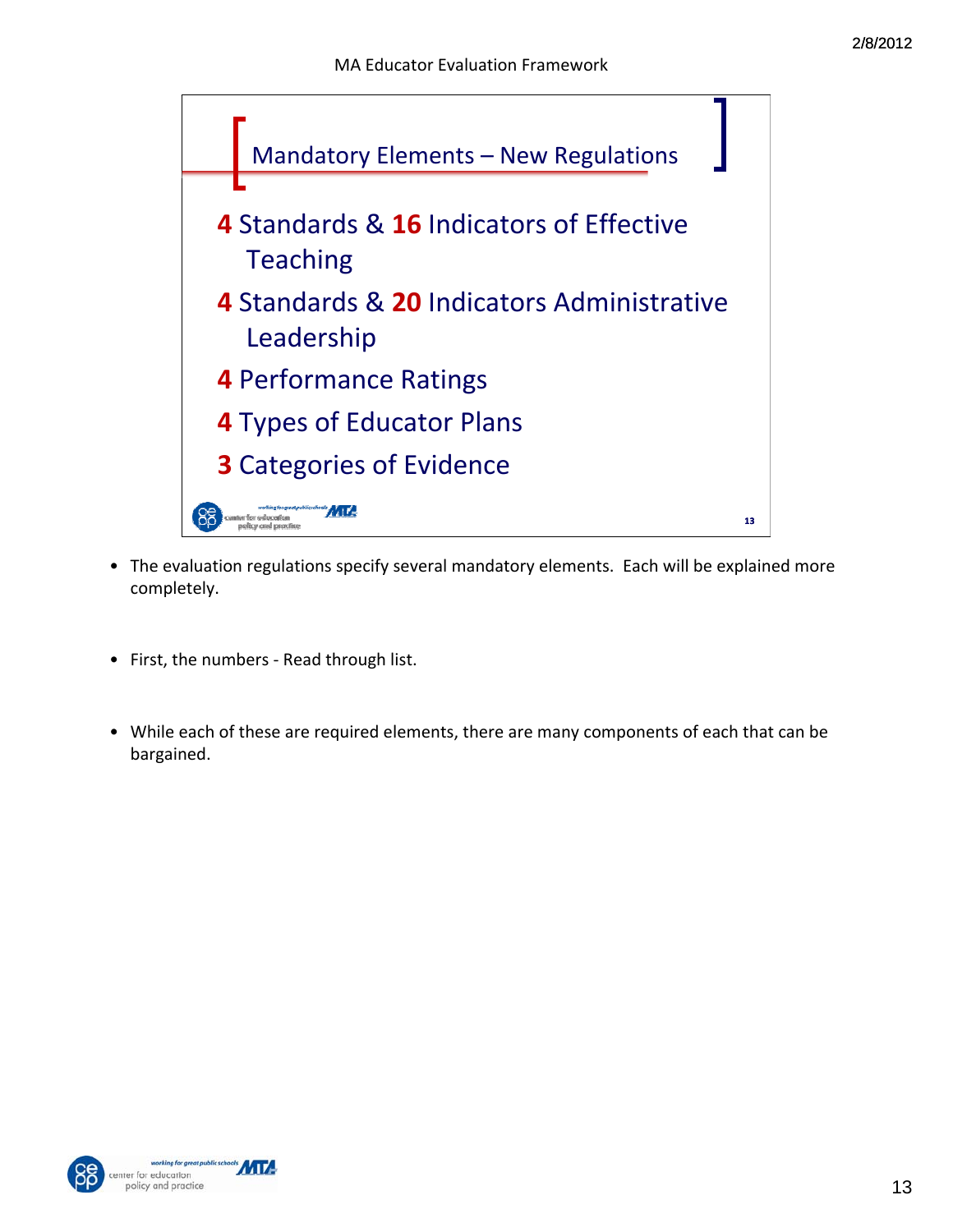

- The regulations also require elements in the evaluation process.
- Read through list.
- As with the other required elements, there are many components of each of these that can be bargained.



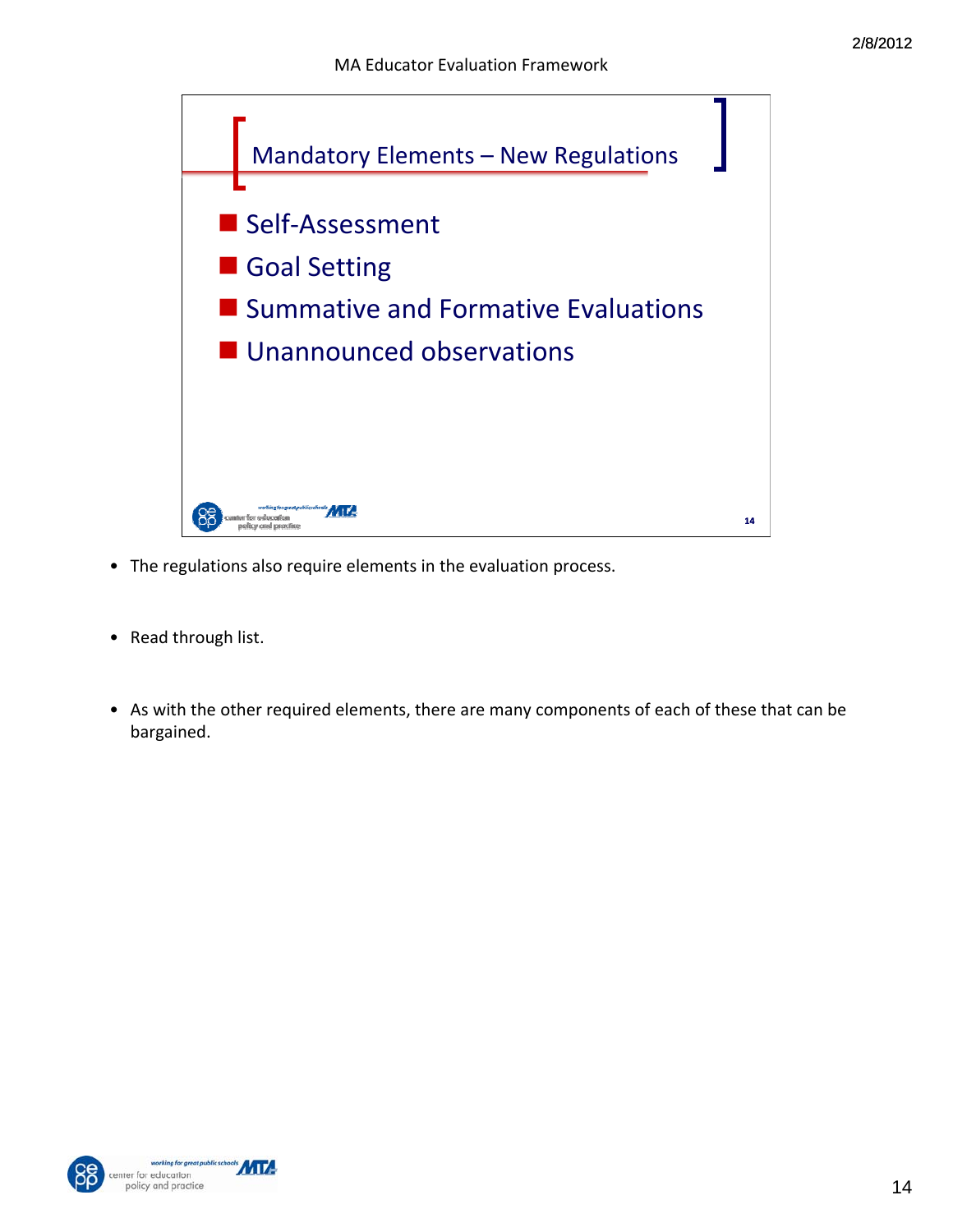

- Two mandatory elements student feedback for teachers and staff feedback for administrators and impact on student learning for all educations – will be required after the DESE has developed guidance for how they will be included in the evaluation system.
- Until this guidance is issued, districts should not be including these elements into evaluations.
- We expect to be working with DESE in developing this guidance.



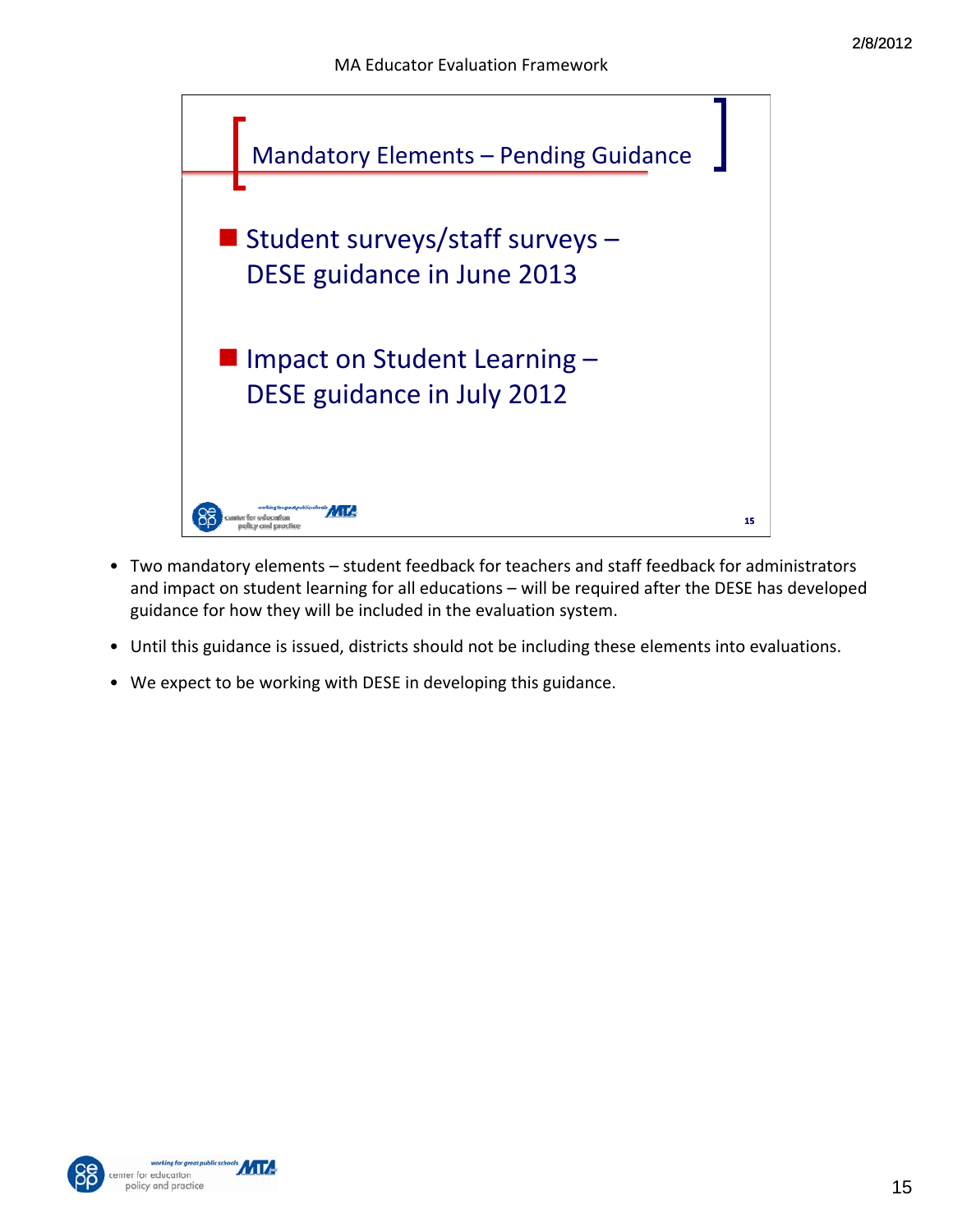| <b>Standards</b>                                         |                                    |
|----------------------------------------------------------|------------------------------------|
| <b>Teachers</b>                                          | <b>Administrators</b>              |
| • Curriculum, Planning, &<br>Assessment                  | • Instructional Leadership         |
| <b>Teaching All Students</b><br>٠                        | • Management and Operations        |
| <b>Family &amp; Community</b><br>$\bullet$<br>Engagement | • Family & Community<br>Engagement |
| <b>Professional Culture</b>                              | • Professional Culture             |
|                                                          |                                    |
| vorking foogseat publics chools:<br>e crud ronactiroe    | 16                                 |

- The new evaluation framework replaces the seven Principles of Effective Teaching and Administrative Leadership, 19 behavior statements and 72 indicators for teachers and 23 behavioral standards and 97 indicators for administrators with four new "standards." The "teacher" standards apply to all licensed educators who are not administrators – including librarians, guidance counselors, nurses, caseload educators, etc.
	- $\checkmark$  Standard 1 is Curriculum, Planning & Assessment for teachers; Curriculum, Instruction and Assessment for administrators
	- $\checkmark$  Standard 2 is Teaching All Students for teachers and Management & Operations for administrators
	- $\checkmark$  Standard 3 is Family and Community Engagement for teachers and administrators
	- $\checkmark$  Standard 4 is Professional Culture for teachers and administrators
- There are also about 16 indicators that need to be included for teachers and 20 for administrators
- These standards will be the basis for the self‐assessment, formative and summative evaluations.

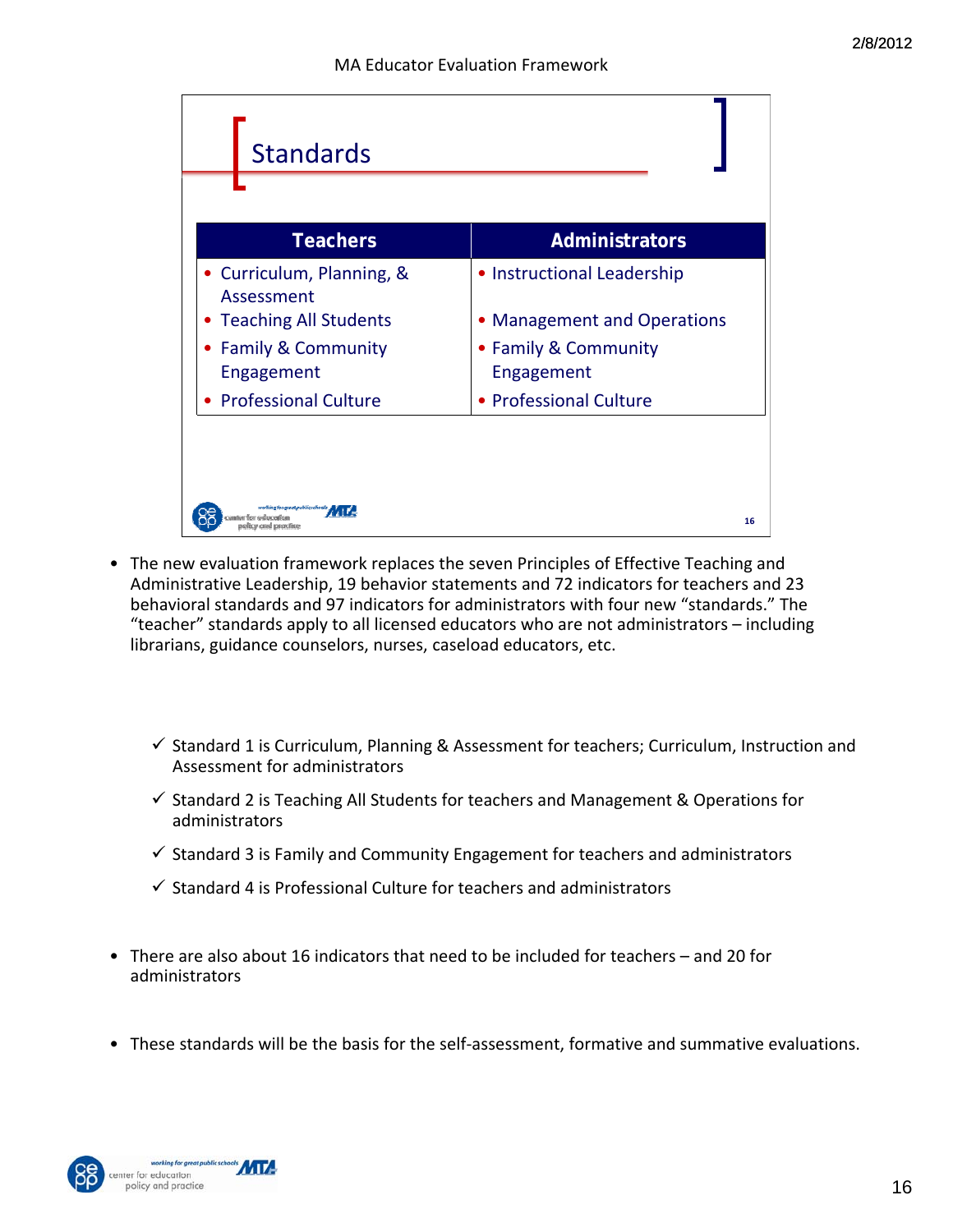| <b>Performance Ratings</b>                                                                                                |                                                                                                                                                                |    |
|---------------------------------------------------------------------------------------------------------------------------|----------------------------------------------------------------------------------------------------------------------------------------------------------------|----|
| <b>Exemplary</b>                                                                                                          | <b>Proficient</b>                                                                                                                                              |    |
| <b>Educator consistently and</b><br>significantly exceeds the<br>requirements.                                            | <b>Educator fully and</b><br>consistently meets the<br>requirements.                                                                                           |    |
| <b>Needs Improvement</b>                                                                                                  | <b>Unsatisfactory</b>                                                                                                                                          |    |
| Educator performance is<br>below the requirements but<br>not unsatisfactory.<br>Improvement is necessary<br>and expected. | Educator has not signficantly<br>improved following a rating of<br>NI or is consistently below the<br>requirements and is<br>considered inadequate or<br>both. |    |
|                                                                                                                           |                                                                                                                                                                | 17 |

- While both three and five categories were discussed, the final regulations require four performance categories defined in this way.
- Proficiency is the goal.



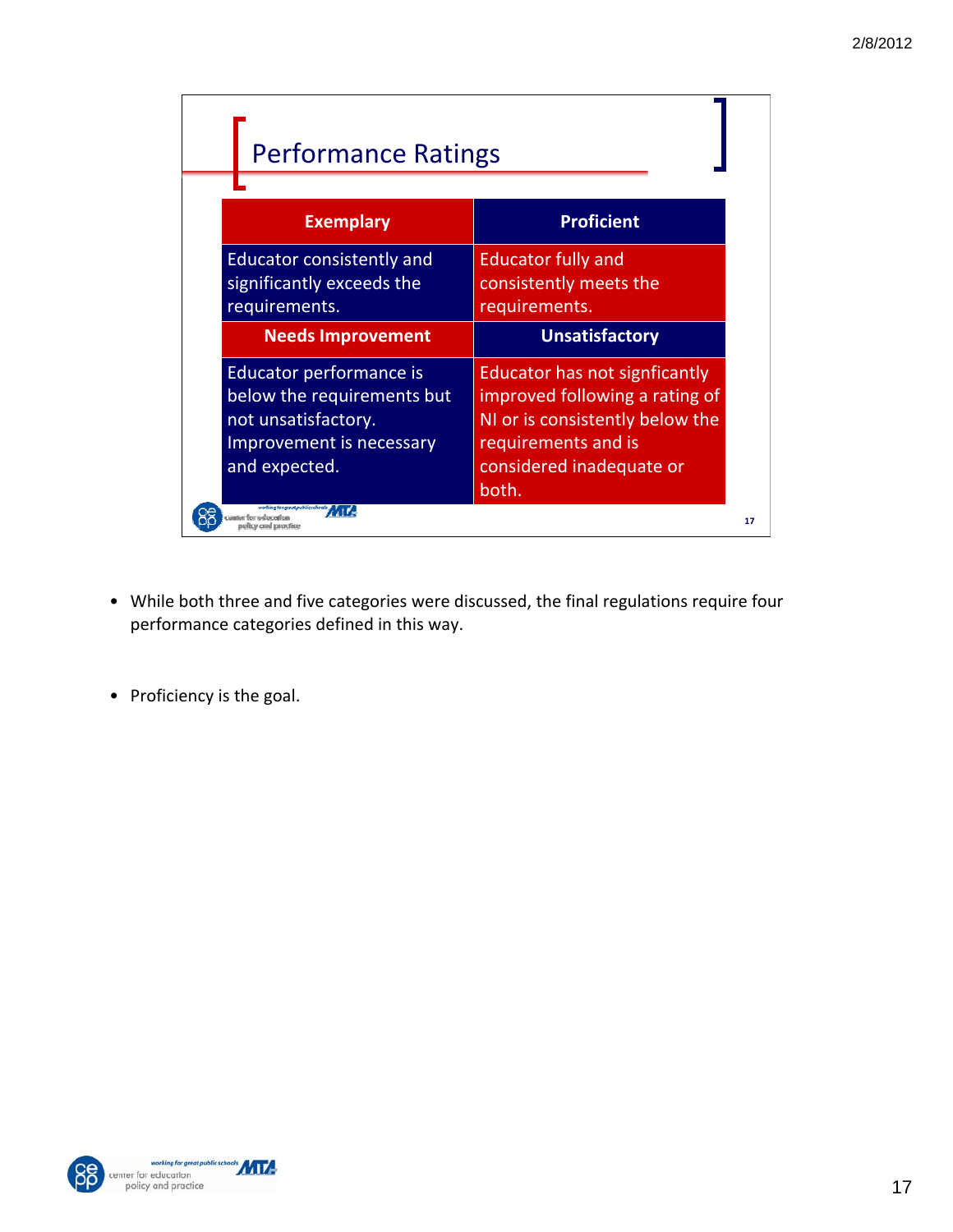|         |                                                                                                         | <b>Categories of Evidence</b>                                                                                                                                                                                                                         |                                                                                                                                                                   |
|---------|---------------------------------------------------------------------------------------------------------|-------------------------------------------------------------------------------------------------------------------------------------------------------------------------------------------------------------------------------------------------------|-------------------------------------------------------------------------------------------------------------------------------------------------------------------|
|         | <b>Practice</b>                                                                                         | <b>Learning</b>                                                                                                                                                                                                                                       | <b>Engagement</b>                                                                                                                                                 |
| • Self- | assessment<br>• Observations<br>• Educator<br><b>Work Products</b><br>• Student Work<br>• Practice Goal | • Year 1: Student learning<br>objective determined by<br>evaluator and educator<br>(Learning Goal)<br><b>DESE Guidance 2012</b><br><b>Multiple Measures</b><br>$\bullet$<br>District-determined<br>$\bullet$<br><b>State Assessments</b><br>$\bullet$ | • Professional<br><b>Development</b><br>• Family<br><b>Engagement</b><br><b>DESE Guidance 2013</b><br>• Student Surveys<br><b>•Staff Surveys</b><br>•Parent Input |
|         | gestpoblicscheds <b>ATTA</b><br>itar forvaducatio                                                       |                                                                                                                                                                                                                                                       | 18                                                                                                                                                                |

- Multiple categories of evidence will inform evaluations unlike what often happens now where the evaluation is based on an observation and the opinion of a single administrator.
- The regulations do not include any weights, percentages or formulas for these categories of evidence.
- Instead, the regulations make clear that human judgment about practice prevails, but judgments must be based on and informed by evidence.
- There are three equally important categories of evidence:
	- 9 Observations and artifacts of **educator practice**.
	- $\checkmark$  Multiple measures of **student learning** outcomes. There must be multiple measures, they must include district‐determined (collectively bargained) assessments comparable across schools or classrooms, state assessments – the MCAS Student Growth Percentile – where available and may include other measures as determined by collective bargaining. DESE will be providing guidance on this component by July 2012 for implementation in 2013‐14.
	- $\checkmark$  Evidence of **engagement** mention student, staff and parent input. DESE will be providing guidance on this component by May 2013.



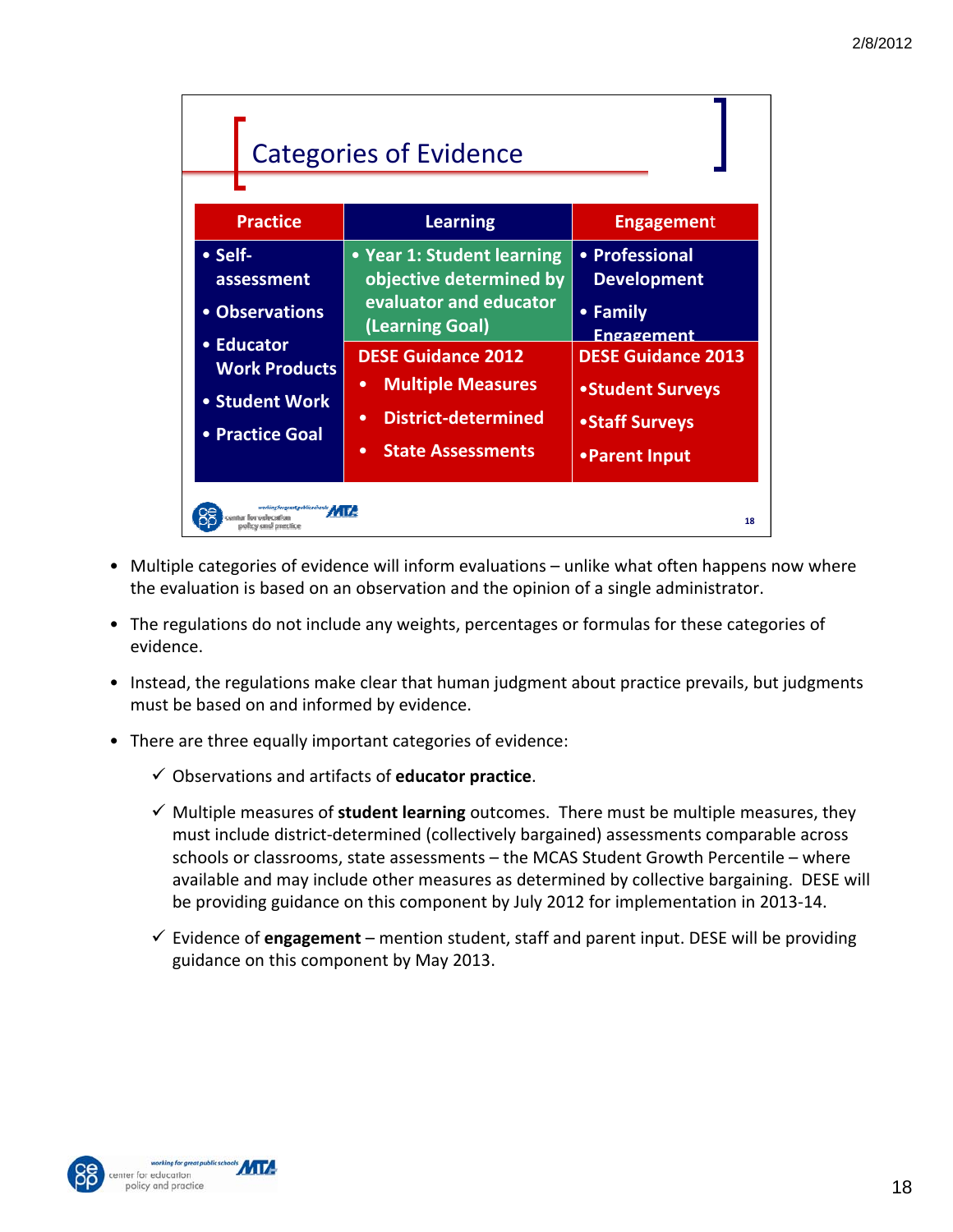

- The issue that has received the most attention is the use of MCAS scores in this framework.
- It is important to recognize that DESE estimates that no more than 16% of all educators will have a SGP that can arguably inform their evaluation rating. Educators below Grade 4 and above Grade 10 and those who teach something other than ELA and Math do not have SGP scores.
- That number could be reduced substantially depending on what is bargained attendance, class size, etc.
- Of course, almost all principals will have SGP scores-those who are principals of early childhood centers will likely not have SGP scores.
- Even for educators who will have a SGP score, their evaluation must include multiple measures.
- At least two measures are mandatory.



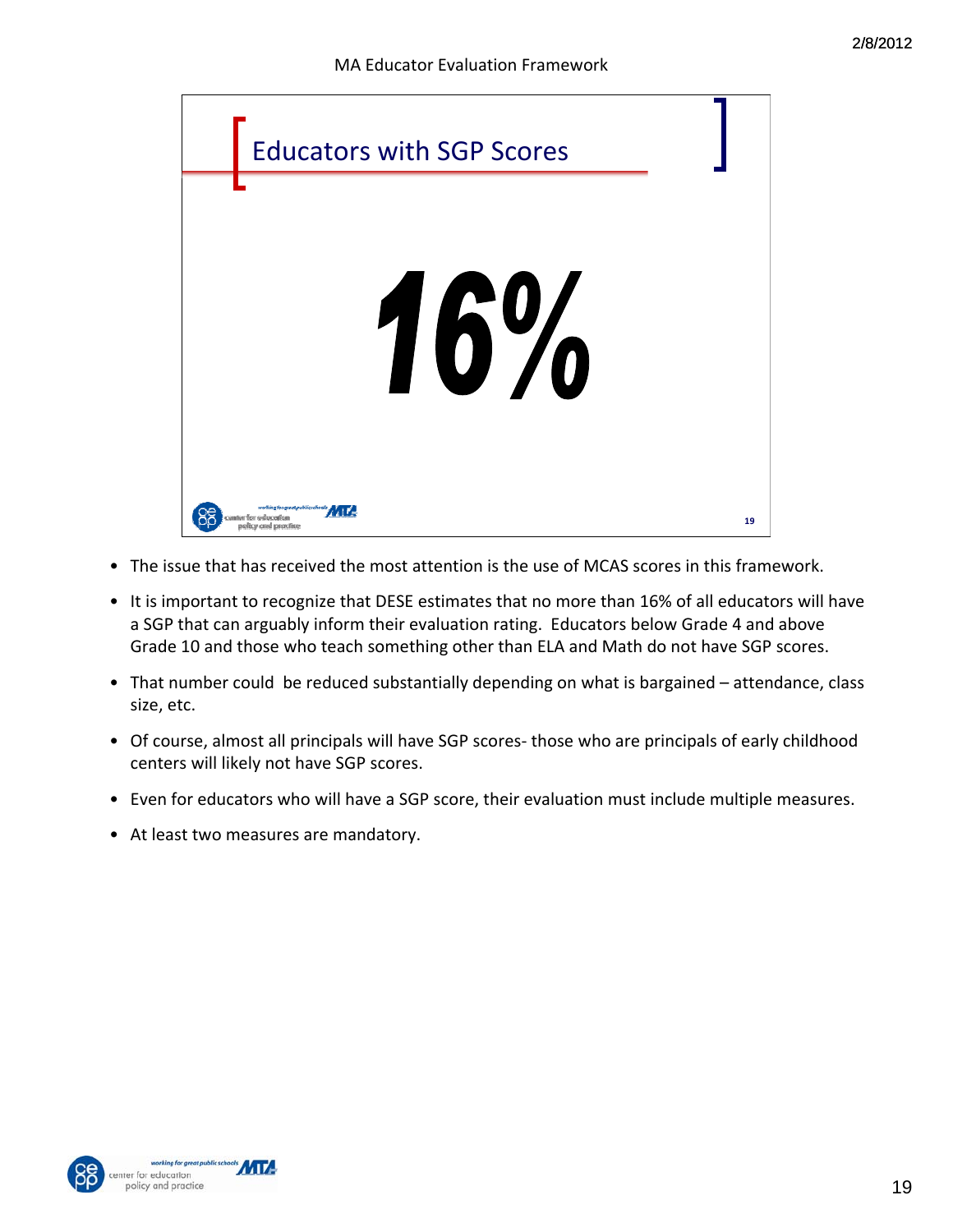

- The required measures of student learning will be included in the following way each educator must have a minimum of two measures of student learning.
- For the 16% ‐
	- $\checkmark$  District-determined pre- and post-assessments comparable across grades and subjects
	- $\checkmark$  MCAS Student Growth Percentile, if available and applicable.
- For the 84% ‐
	- $\checkmark$  Two district-determined pre- and post-assessments comparable across grades and subjects
- The district-determined assessments must be agreed upon through collective bargaining.
- Additional measures could be specified. These could include:
	- $\checkmark$  Usual continuum of assessments typically used by classroom teachers quizzes, tests, reports, projects – generally using a common scoring guide or rubric.
	- $\checkmark$  Project or performance-based assessments.
	- $\checkmark$  Assessments defined in IEPs or that measure student progress on the IEP learning targets.

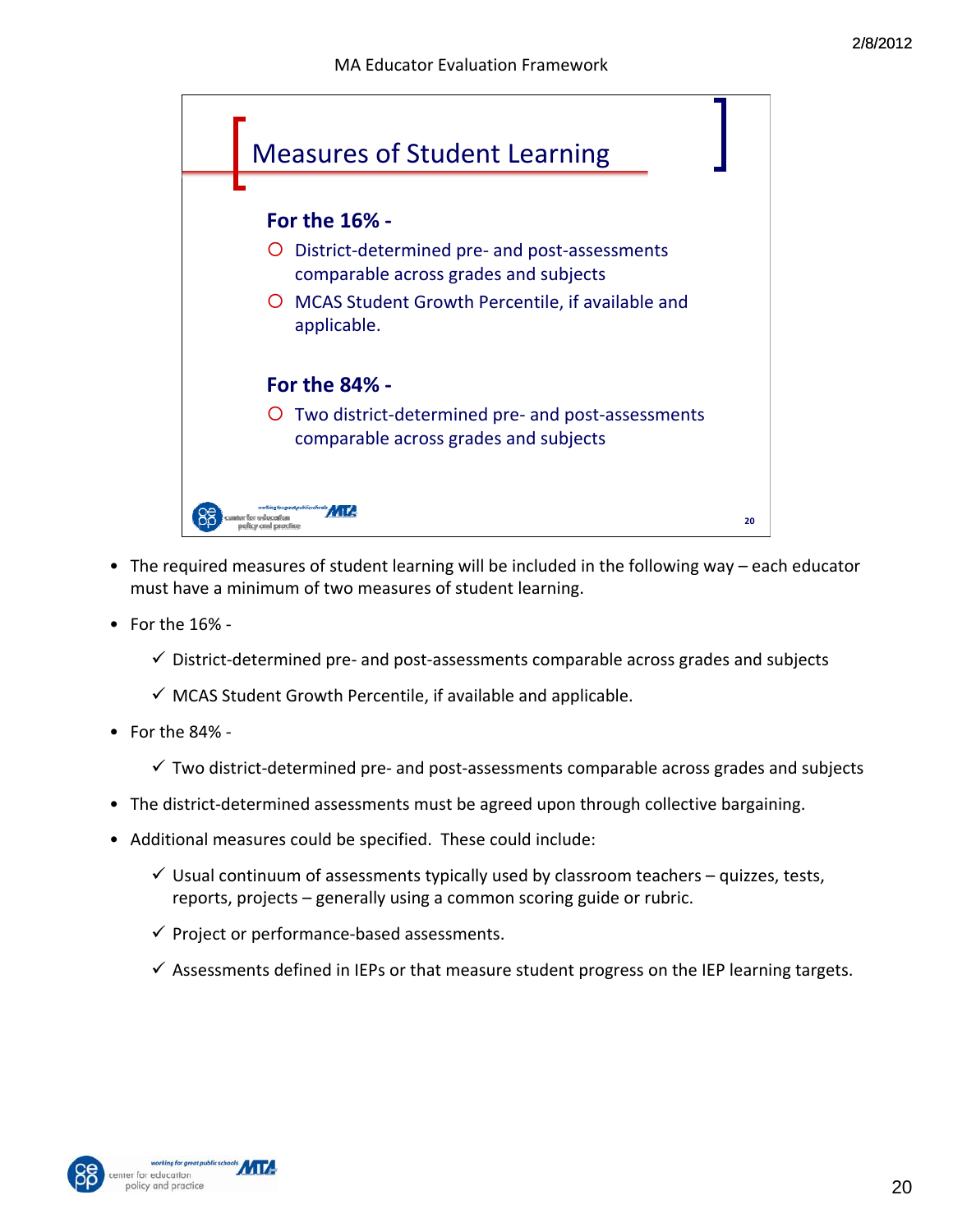

- The regulations require unannounced observations for all educators how those observations will be conducted will be determined by local agreement. For example,
	- $\checkmark$  how long the observations will be;
	- $\checkmark$  the manner in which feedback will be delivered to the Educator; and
	- $\checkmark$  the time-line for feedback are negotiable.
	- $\checkmark$  How many model contract language indicates at least 4
- Announced observations are not required by the regulations, but may be negotiated. Model contract language includes announced observations for
	- $\checkmark$  For non-PTS in their first year of practice
	- $\checkmark$  For PTS on Improvement Plans



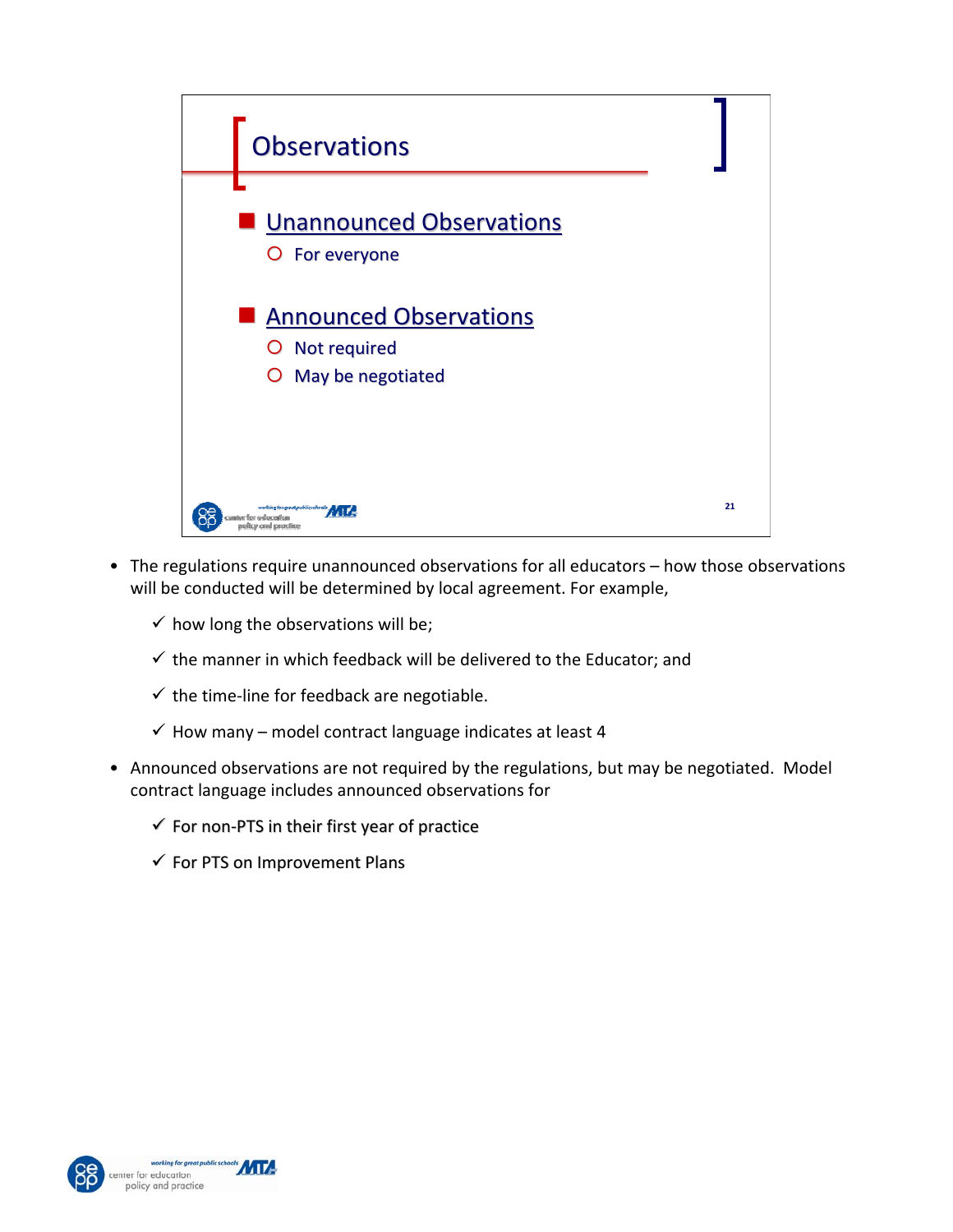

- While the inclusion of student learning has received most of the headlines, the important story is that the new framework and the system will represent a significant change in the typical culture around evaluation – which could be described as a "done‐to‐me" model.
	- $\checkmark$  For many, evaluation has consisted of an observation, a report of the observation placed in the mailbox, with the educator told "if you disagree, see me ."
	- $\checkmark$  In general, the evaluator has been at the center of the process. The educator has been a passive participant, reacting to what the evaluator did.
	- $\checkmark$  Little or no meaningful feedback was provided.
	- $\checkmark$  Little or no connection to future professional development was made.
- Essentially, the evaluation process was done to the educator… not with the educator.
- This new process will be different…



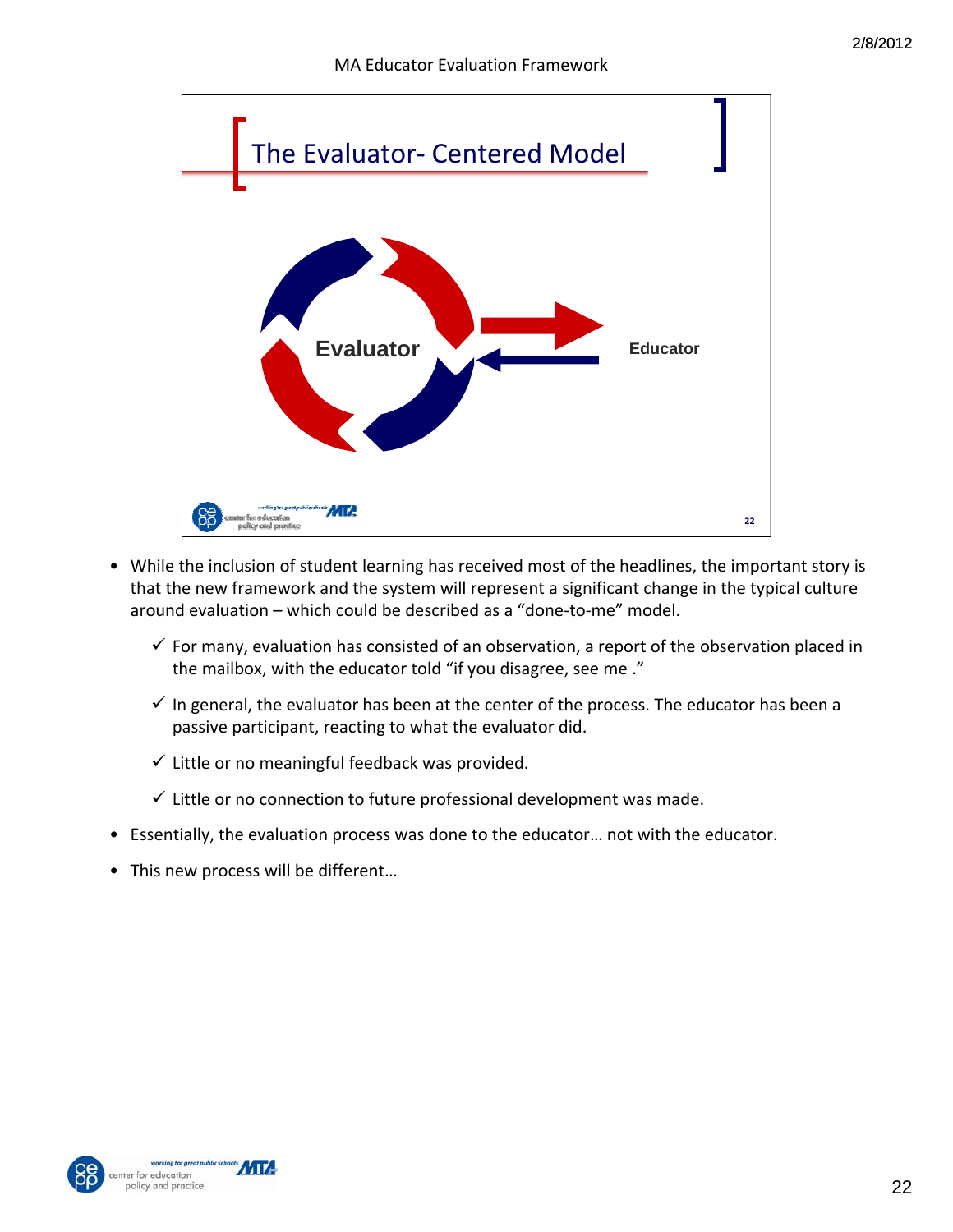

- The new evaluation system is a different model. It begins with the educator reflecting on his/her own practice.
- The educator must "look in the mirror" and describe what he/sees wicked witch or Snow White? The truth is probably in the middle.
- Educators will judge their own practice on the four standards and accompanying indicators and will use artifacts of their practice, multiple measures of student learning, and other relevant evidence to validate their own judgments.
- Given the data from our members, they support self‐assessment.
- This provision is a sea change putting the educator in the driver's seat.
- The result of this self-assessment is the identification of goals for the Educator Plan.



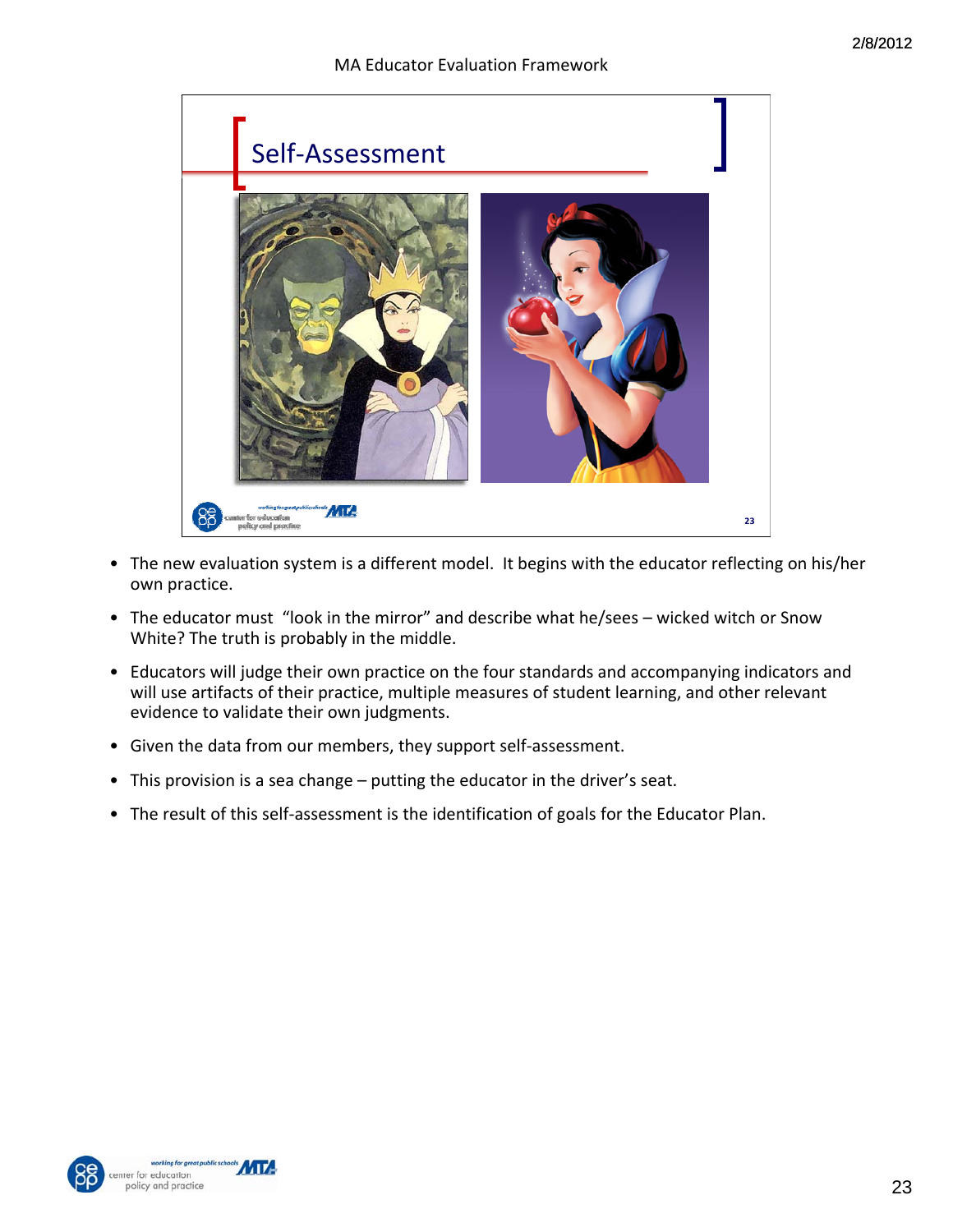

- The plan must include two goals one professional practice goal and one student learning goal.
- An educator rated unsatisfactory or needs improvement may have additional goals.
- There is no requirement to have more than two goals.
- The student learning goal does not have to focus on test scores.



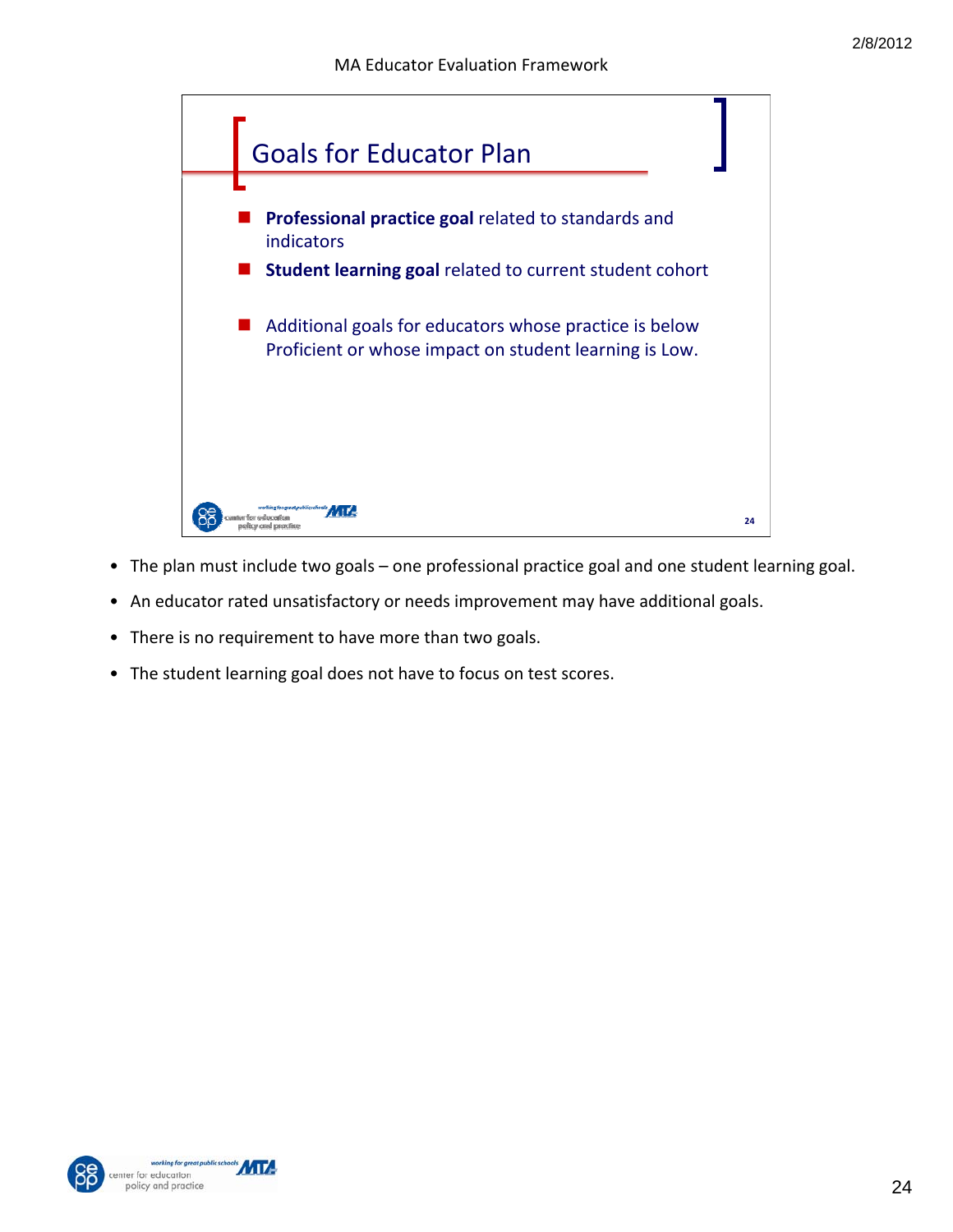

- Educators are encouraged to develop TEAM goals one way to embed collaboration into the evaluation process.
- In addition, team goals will reduce the workload for evaluators, particularly for those educators who are less in need of assistance.



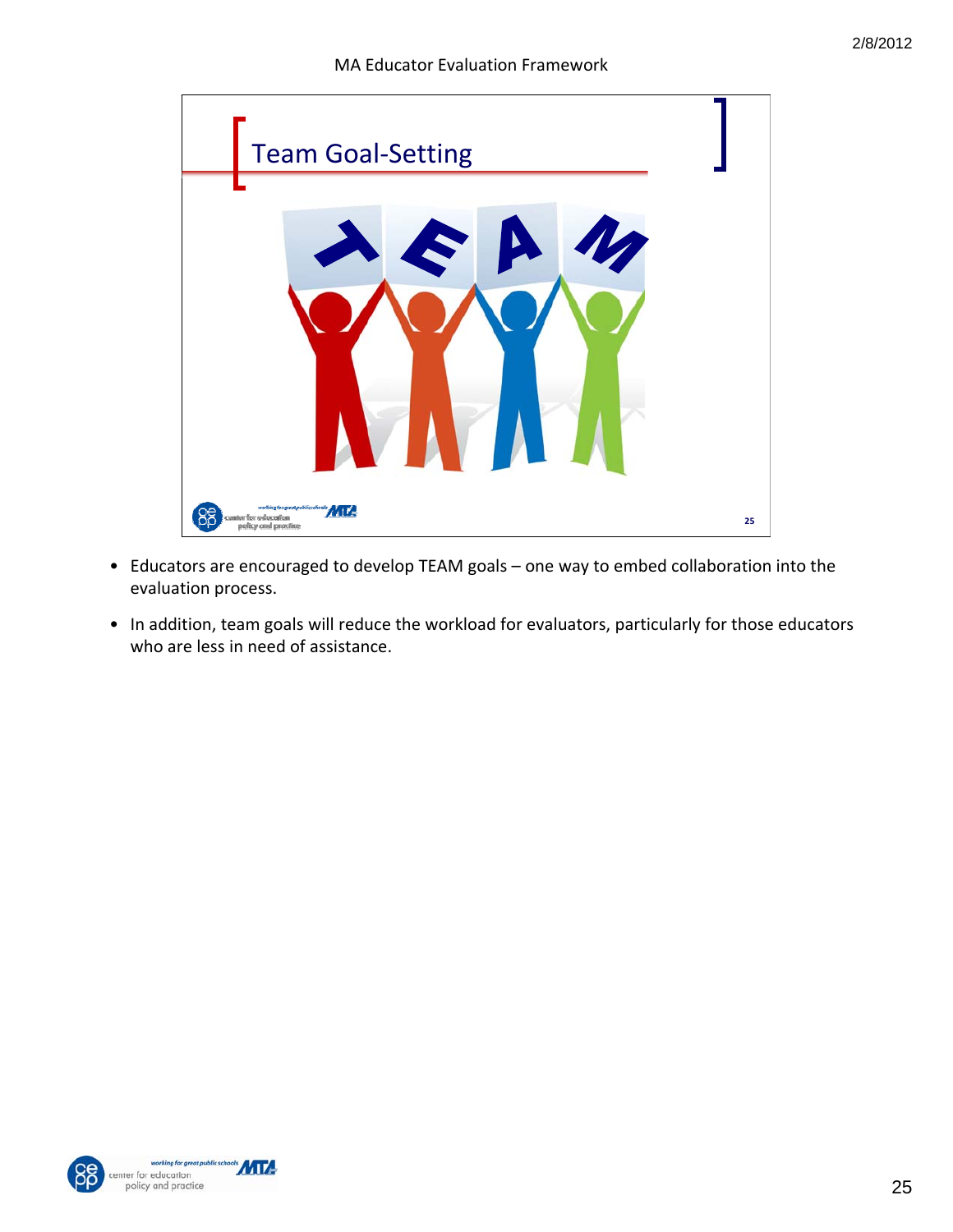|                                           | <b>Professional Practice Goal</b>                                                                     |                                                                                                                                                                                                      |                                                                                                          |  |  |
|-------------------------------------------|-------------------------------------------------------------------------------------------------------|------------------------------------------------------------------------------------------------------------------------------------------------------------------------------------------------------|----------------------------------------------------------------------------------------------------------|--|--|
| <b>Practice</b><br><b>Standard</b>        | <b>Focus</b>                                                                                          | <b>Planned Activities</b>                                                                                                                                                                            | <b>Targeted</b><br><b>Outcome</b>                                                                        |  |  |
| <b>Teaching</b><br>All<br><b>Students</b> | The team will<br>learn and apply<br>strategies for<br>working with<br>English<br>Language<br>Learners | Study group using<br>$\circ$<br>common text and web<br>sites<br>Adaptation of lessons<br>$\circ$<br>and assessments for<br><b>ELLs</b><br>Observing each others<br>$\circ$<br>practice with protocol | Better academic,<br>social and<br>behavioral<br>performance from<br>all students, but<br>especially ELLs |  |  |
| nter for education<br>exitor and practice | working for great public schools                                                                      |                                                                                                                                                                                                      |                                                                                                          |  |  |

• An example of a Team Professional Practice Goal

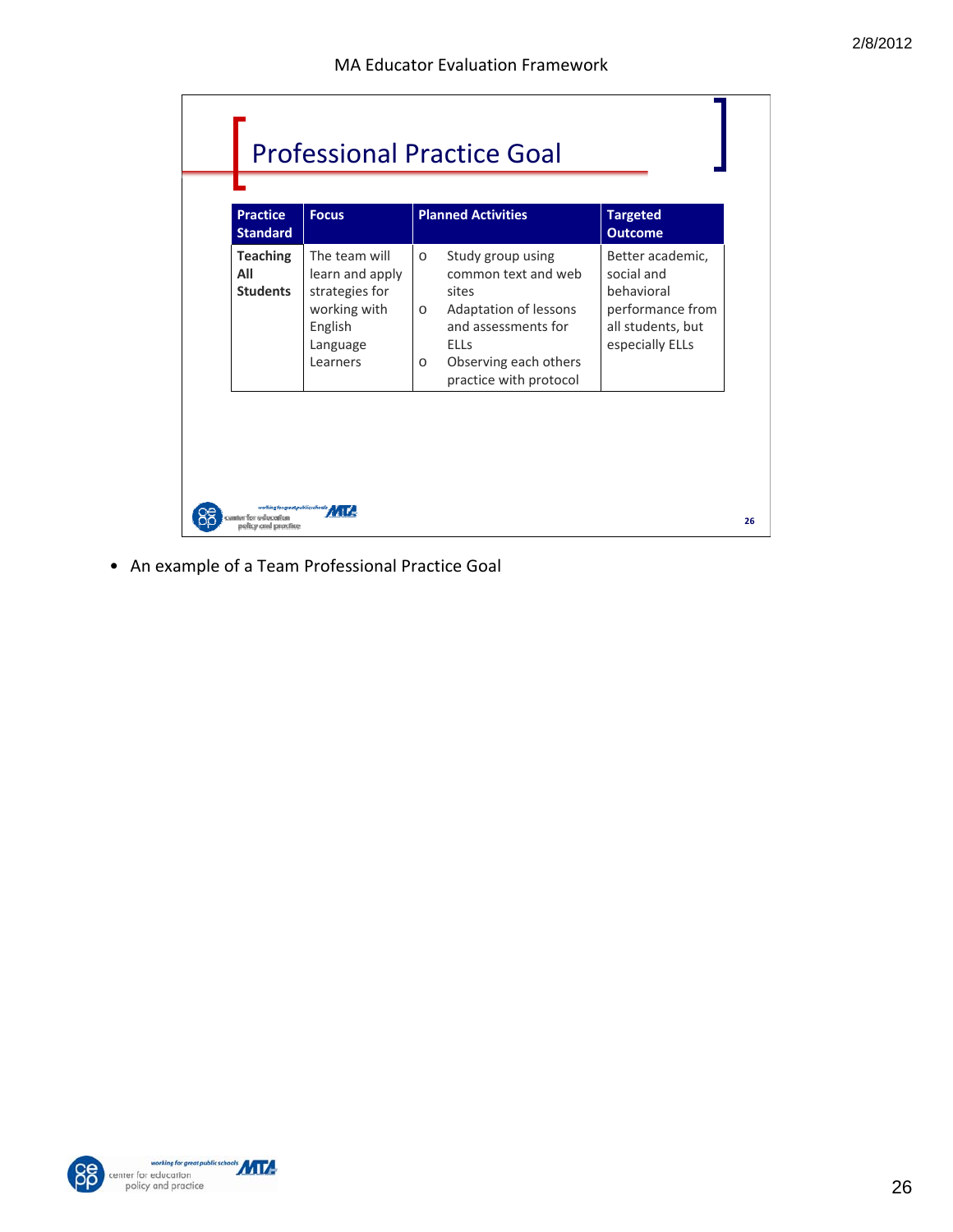|                                                        | <b>Student Learning Goal</b>                                                                                                                    |                                                                                                                                                                                                                                                                                                                                                   |                                                                                      |  |  |
|--------------------------------------------------------|-------------------------------------------------------------------------------------------------------------------------------------------------|---------------------------------------------------------------------------------------------------------------------------------------------------------------------------------------------------------------------------------------------------------------------------------------------------------------------------------------------------|--------------------------------------------------------------------------------------|--|--|
| <b>Learning</b><br><b>Outcome</b>                      | <b>Focus</b>                                                                                                                                    | <b>Planned Activities</b>                                                                                                                                                                                                                                                                                                                         | <b>Targeted</b><br><b>Outcome</b>                                                    |  |  |
| <b>Using</b><br>appropriate<br>academic<br>language    | Application of<br>academic<br>language<br>strategies to<br>improve<br>writing<br>outcomes for<br>all students,<br>but especially<br><b>ELLs</b> | Student expository writing<br>related to social studies,<br>mathematics, and science will<br>be assessed using school<br>rubric with four indicators:<br>• Understanding of the topic;<br>• Use of appropriate academic<br>language related to the writing<br>topic;<br>• Logical sequence of ideas; and<br>• Appropriate paragraph<br>structure. | 75% of<br>students<br>score at<br>least<br>proficient on<br>$3$ of $4$<br>indicators |  |  |
| working foogseat publics chools:<br>elicu and proclice |                                                                                                                                                 |                                                                                                                                                                                                                                                                                                                                                   |                                                                                      |  |  |

• An example of a Team Student Learning Goal



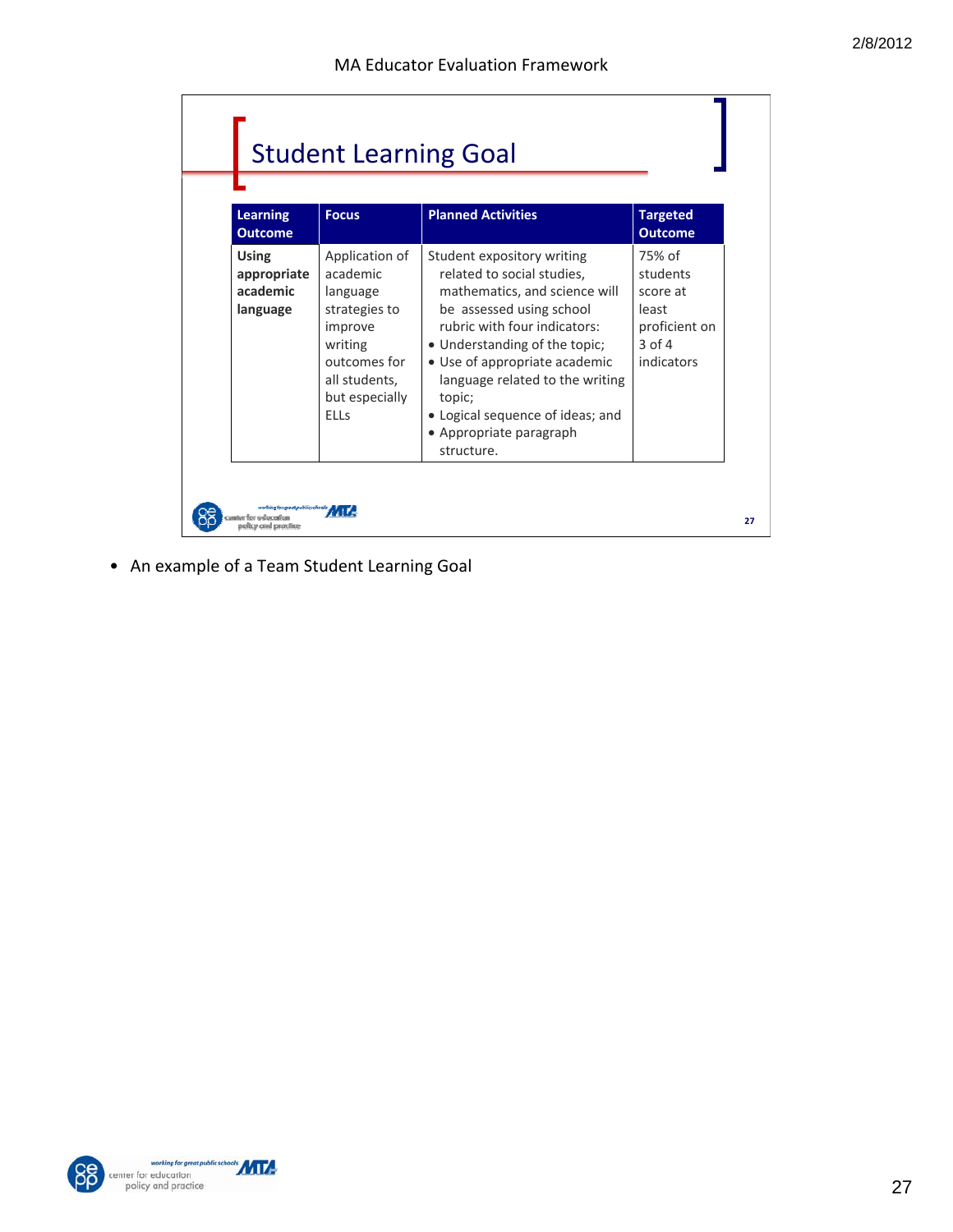

- All of these elements should result in a new evaluation model
	- $\checkmark$  This new model places the educator at the center of the process, requires the educator to work in a collaborative and collegial way as an active participant.
	- $\checkmark$  The educator self-assesses and shares this with the evaluator.
	- $\checkmark$  The educator develops a professional practice goal and a student learning outcome goal with colleagues on grade level or subject area teams.
- All educators teachers and administrators will need training and support to make this new system work.



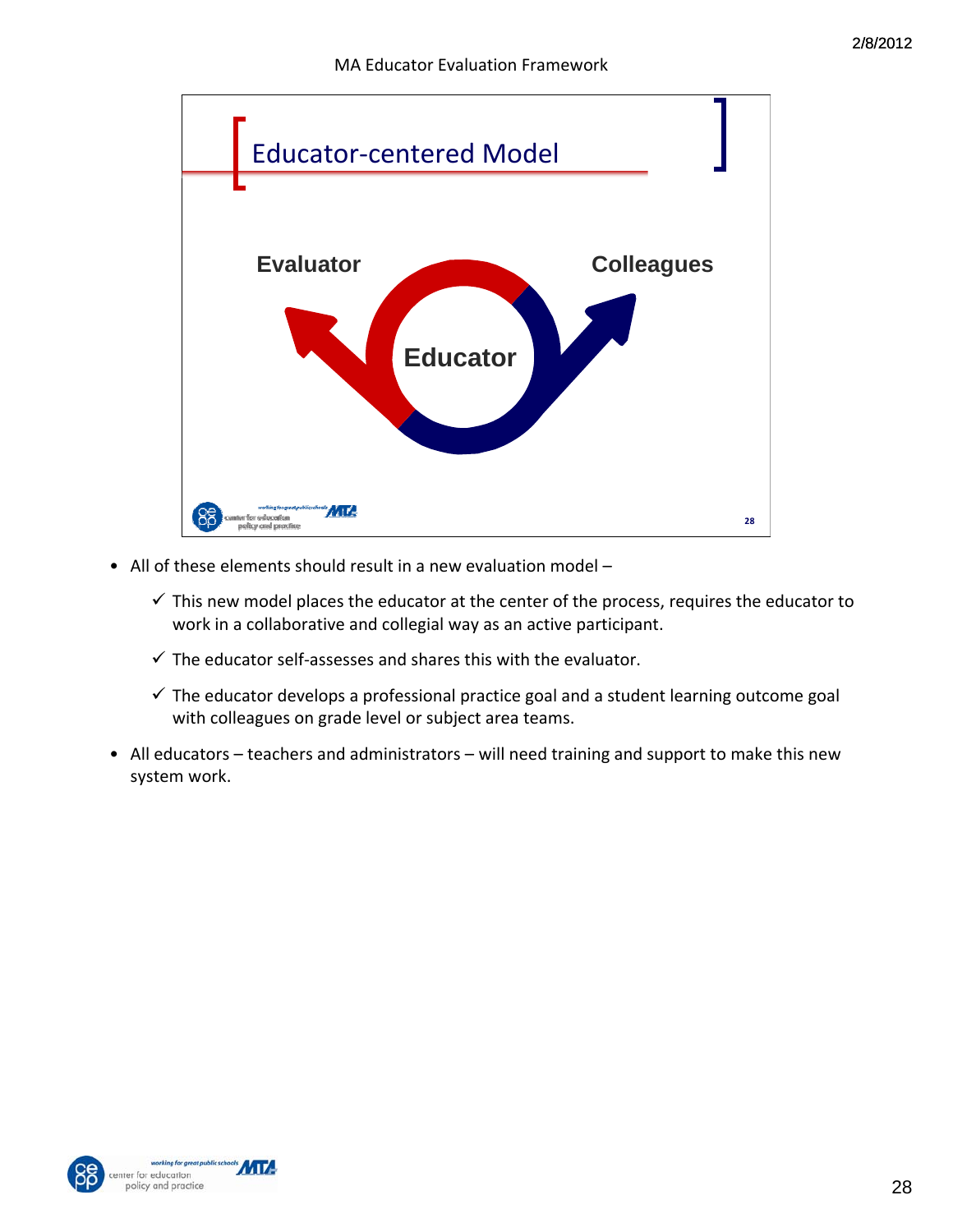

- This diagram shows how the elements of the evaluation system will work in practice.
- The goals are incorporated into an Educator Plan that is the center of the evaluation cycle.
	- $\checkmark$  Self assessment which leads to
	- $\checkmark$  Goal setting and educator plan development
	- $\checkmark$  Plan implementation
	- $\checkmark$  Formative assessment periodically during the length of the plan. Formative evaluation at the end of year 1 for all educators on a two‐year plan.
	- $\checkmark$  Summative evaluation at the end of the plan.



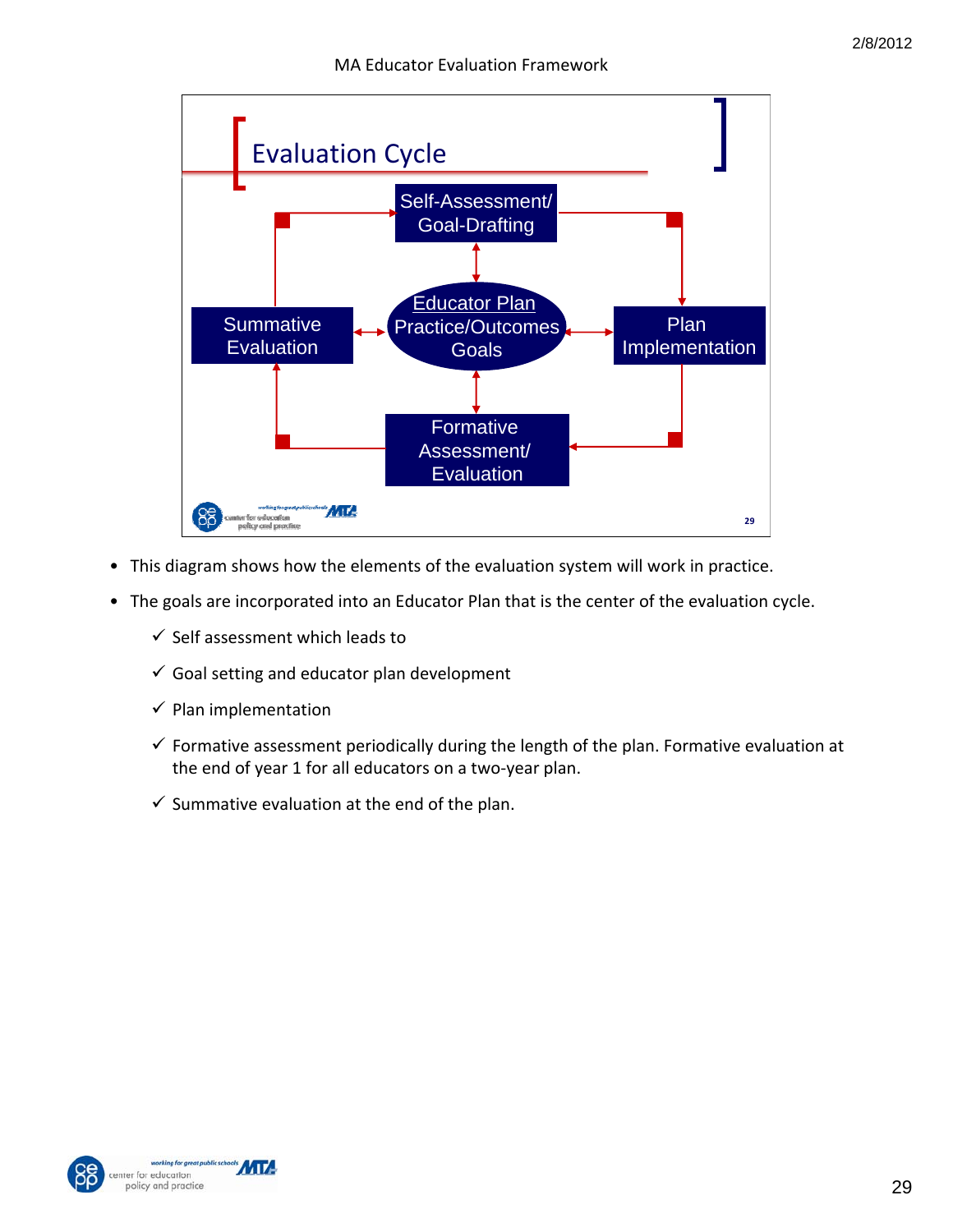

- A summative evaluation will occur at the end of the Educator Plan for all educators for some it will be annually; for most it will be at the end of two years.
- The Summative will include ratings on
	- $\checkmark$  Each of the four standards
	- $\checkmark$  Progress on the student learning and the practice goal
	- $\checkmark$  An overall rating
- Educators on a two year plan will have a formative evaluation at the end of one year. The overall rating from the previous summative will carry over, unless there is evidence that shows a different rating is warranted. – the summative will include



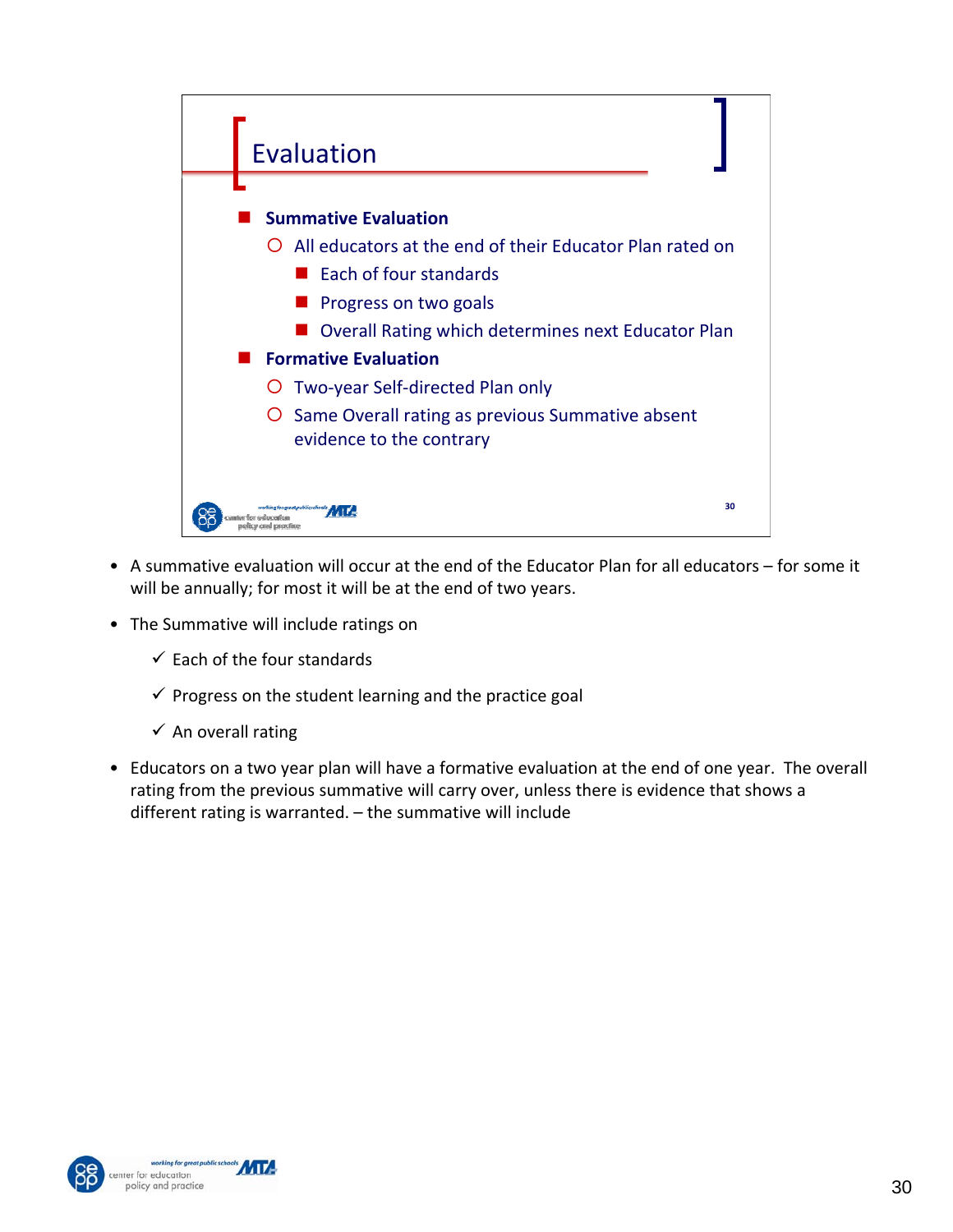

• This chart, developed by MTA and approved by DESE, shows how all of these pieces fit together.



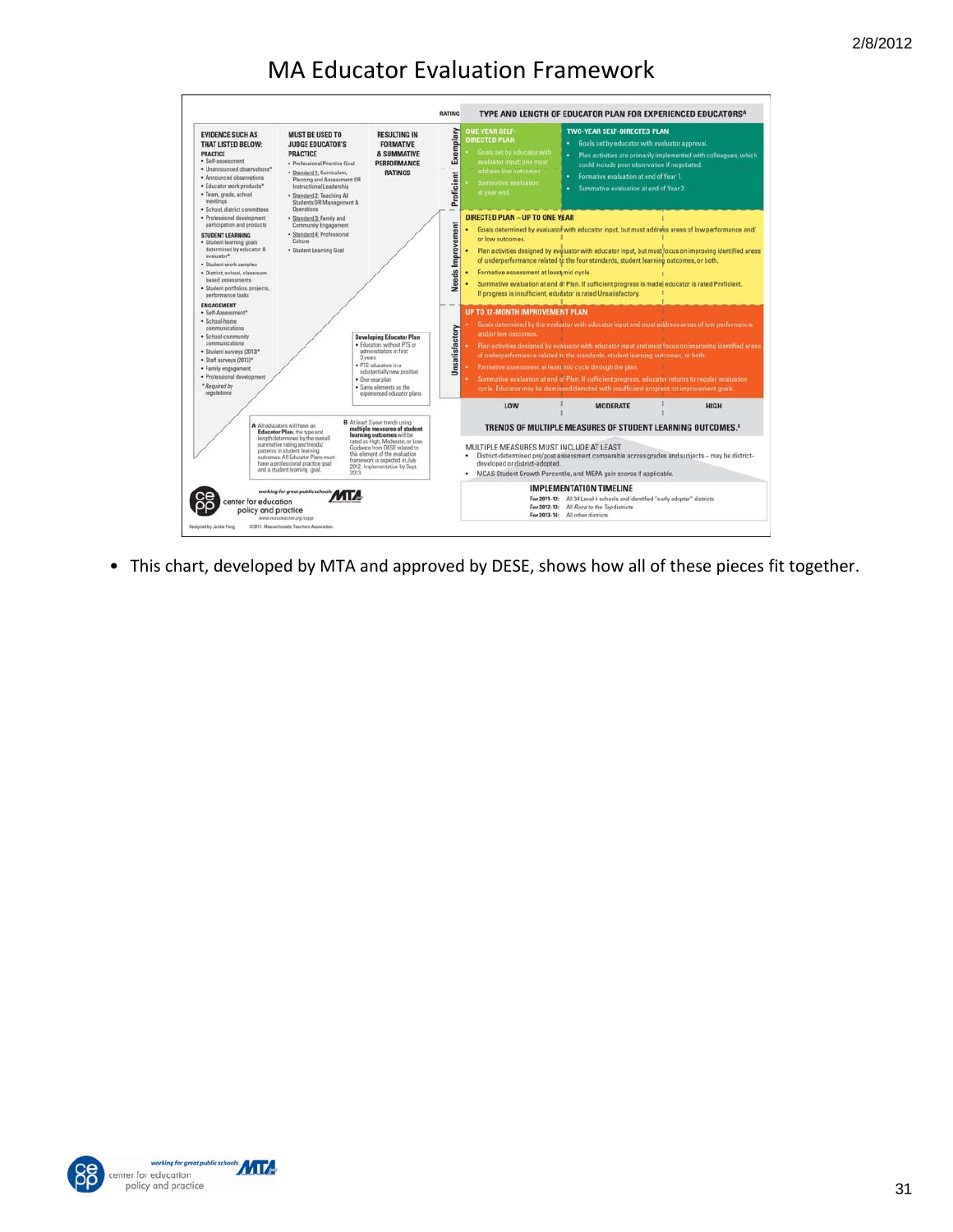

- As the chart illustrates, Evidence Used for Evaluation Ratings is defined in the left hand column.
- Educators receive a performance rating on each of the four standards and a rating on their progress toward attaining the two goals of their Educator Plan. The overall formative or summative rating is informed by six individual ratings:
	- $\checkmark$  Standard 1: Curriculum, Instruction, Assessment for teachers; Instructional Leadership for administrators
	- $\checkmark$  Standard 2: Teaching All Students for teachers; Management and Operations for administrators
	- $\checkmark$  Standard 3: Family and Community Engagement for all educators
	- $\checkmark$  Standard 4: Professional Culture for all educators
	- $\checkmark$  Professional Practice Goal
	- $\checkmark$  Student Learning Outcomes Goal
- The performance rating will be based on rubrics for each standard and the progress made on the two goals of the educator's plan. The three categories of evidence will be the basis of the rating.
- There will be a rating for each standard and an overall.
- The ratings will be one of four categories exemplary, proficient, needs improvement or unsatisfactory. Six pieces of information inform the overall rating.

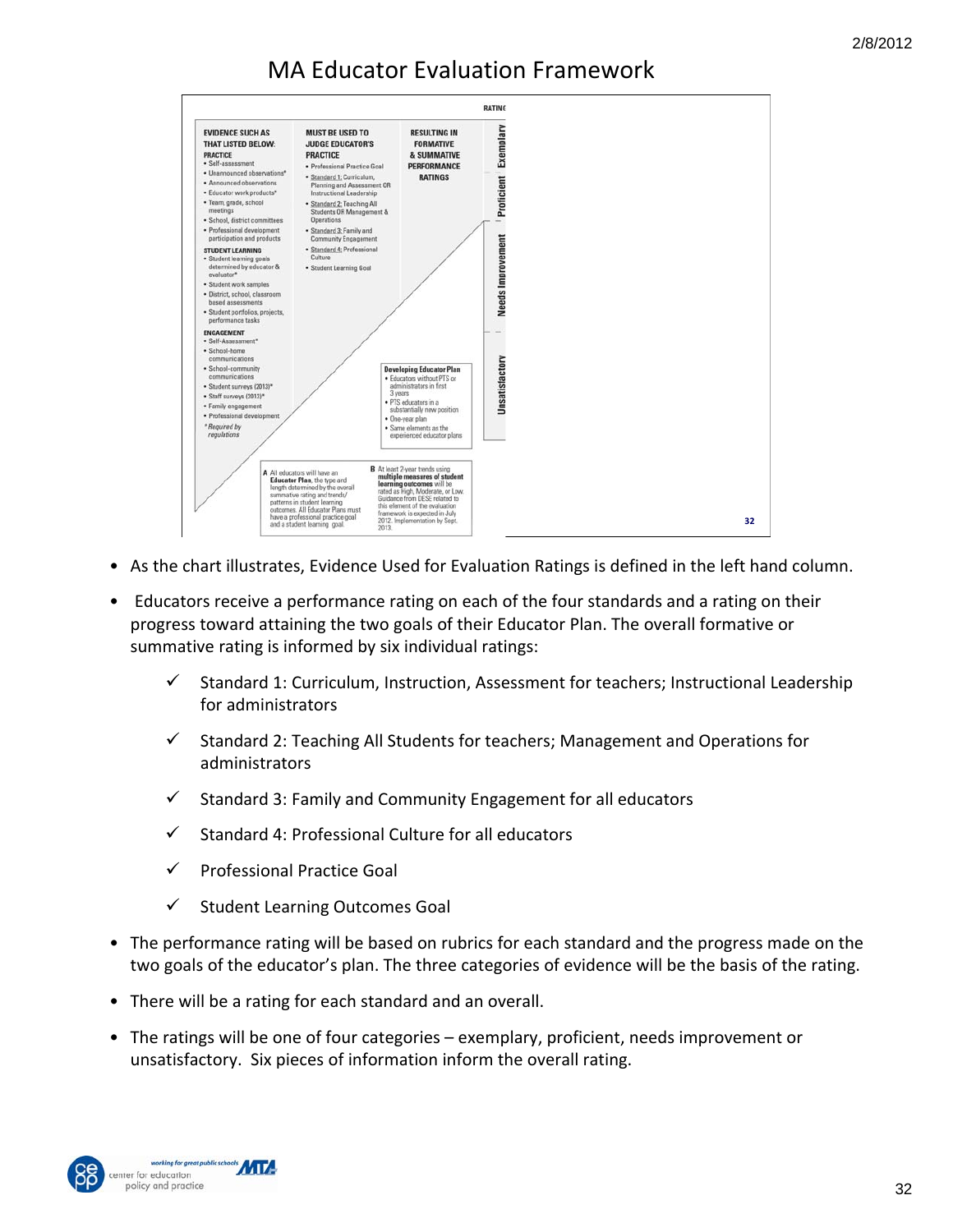

- After the rating is determined, the educator's impact of student learning will be determined based on trends (at least two years) of multiple measures of student learning outcomes. Impact will be low, moderate and high.
- The determination must be based on at least two multiple measures district-determined measures comparable across grades and subjects, and where, available, MCAS growth percentile scores.
- The specifics of the district-determined measures must be bargained.
- Additional measures may be bargained.
- The DESE will provide guidance on this determination by July 2012 for implementation by 2013 (in all districts). We will be trying to impact this guidance.



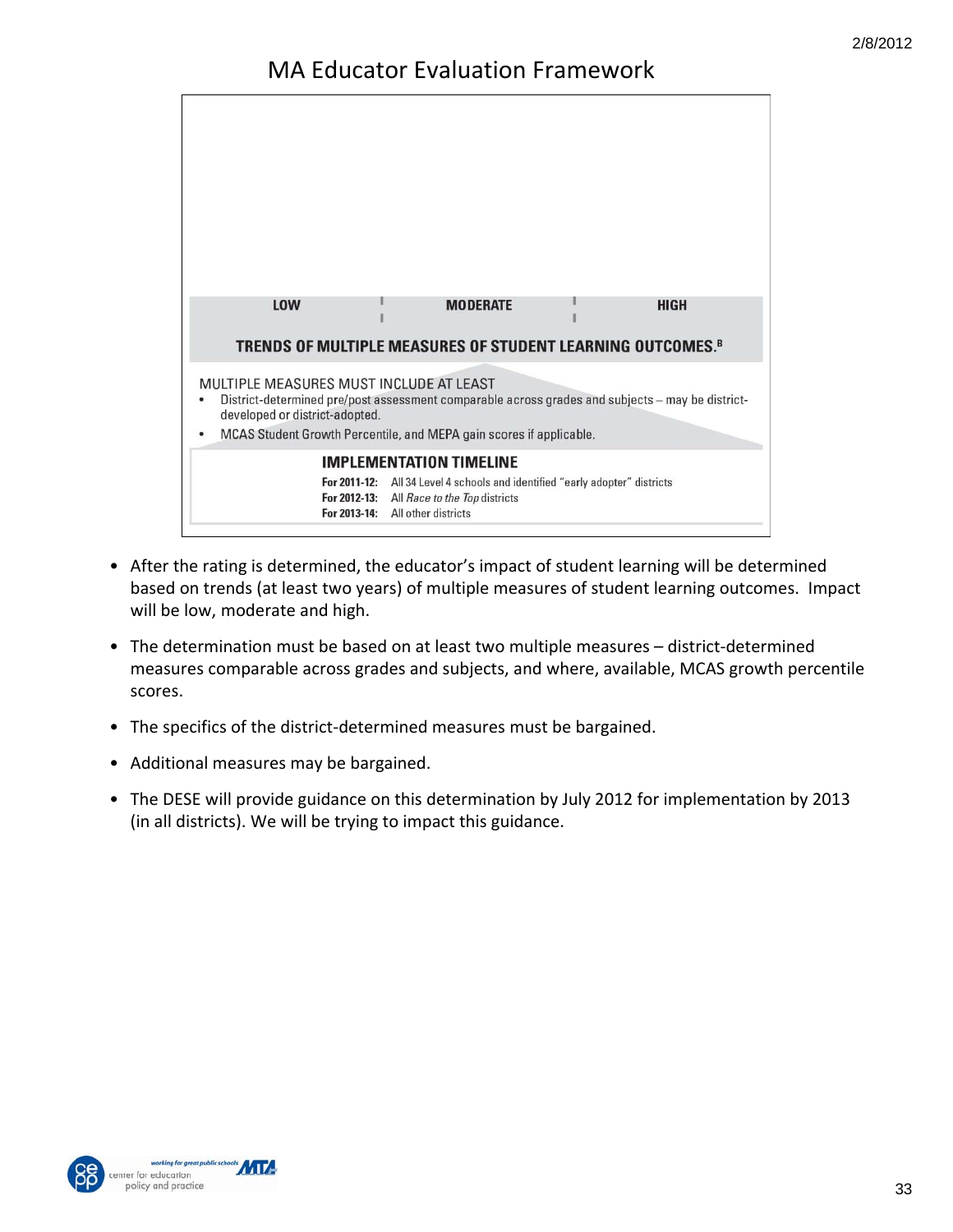

- There are four types of educator plans based on the overall rating and on trends of the educator's impact on student learning.
- If an educator's practice is unsatisfactory, the plan is a improvement plan of up to 12 months, regardless of the impact on student learning.
- For a person whose practice needs improvement, the plan is an up to one-year directed plan again regardless of student learning impact.
- For educators who are rated proficient and exemplary, they are on self-directed plans; for those whose impact on student learning is low, this plan is a one-year, as compared to a two-year plan for whose impact is moderate or high.



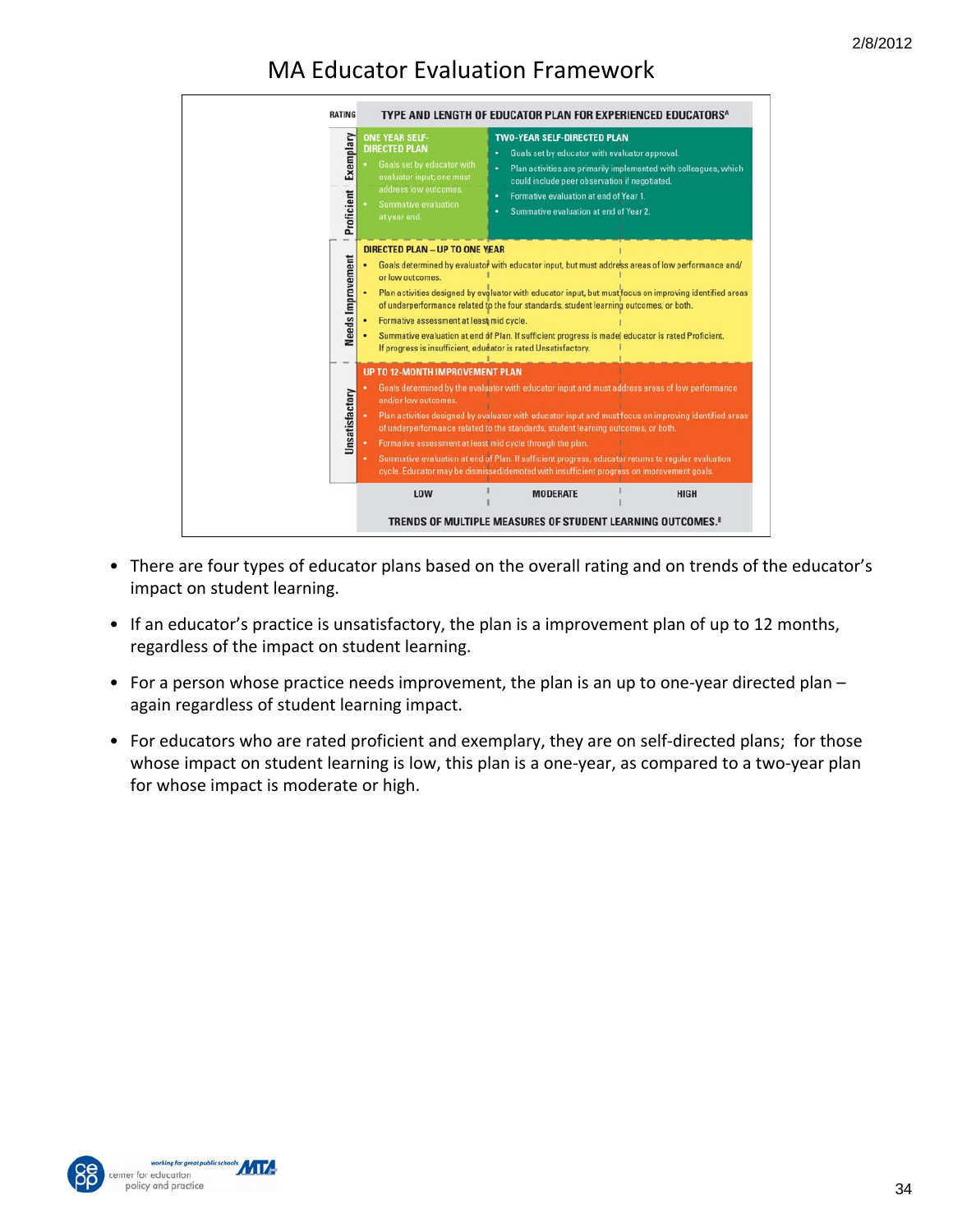

- One of the issues that the framework tries to address is the capacity of principals to do the required evaluations.
- In most worlds, the span of control for managers is about 1-8; no so for principals
- Surveys by the two principals' association indicate that the typical ratio of evaluators to educators is 1‐35 – an impossible ratio. In most cases, a large number of those educators do not need the principal's time – many are successful veteran teachers. (MA is first in the country in student performance; not likely to be the result of ineffective teachers!)
- Therefore, need to spend time where it is needed most differentiating evaluation based on the educator's summative rating and impact on student learning:
	- $\checkmark$  Those with exemplary practice less time from administrators
	- $\checkmark$  Those with unsatisfactory practice more time from administrators
	- $\checkmark$  New teachers most rigorous and comprehensive evaluation
- The Educator Plans for those rated Exemplary and Proficient do not require a great deal of involvement of the principal; these people will be working with each other. We expect those two categories will account for 80% of educators.
- The plans for those rated Needs Improvement or Unsatisfactory will require more involvement by the administrator – unsatisfactory could represent 5% of all educators.
- Will never be enough administrators to get a reasonable ratio therefore, differentiate time and involve more people – peer assistance

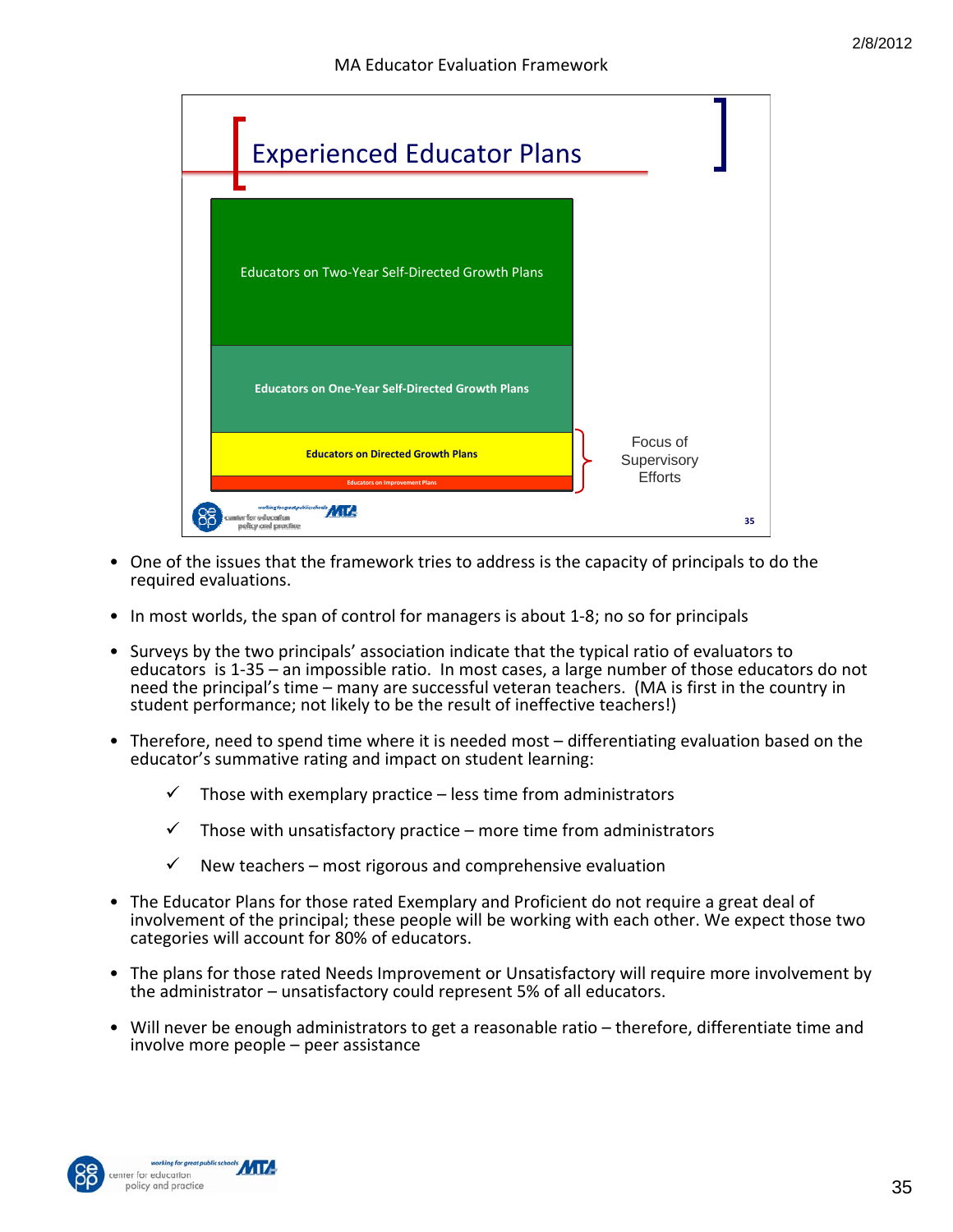

- This is an annual educator plan regardless of rating or student learning outcomes.
- New teacher and/or administrators must have an induction/mentoring component to the plan.
- May have team goals.
- May have individual goals.
- All else is the same.



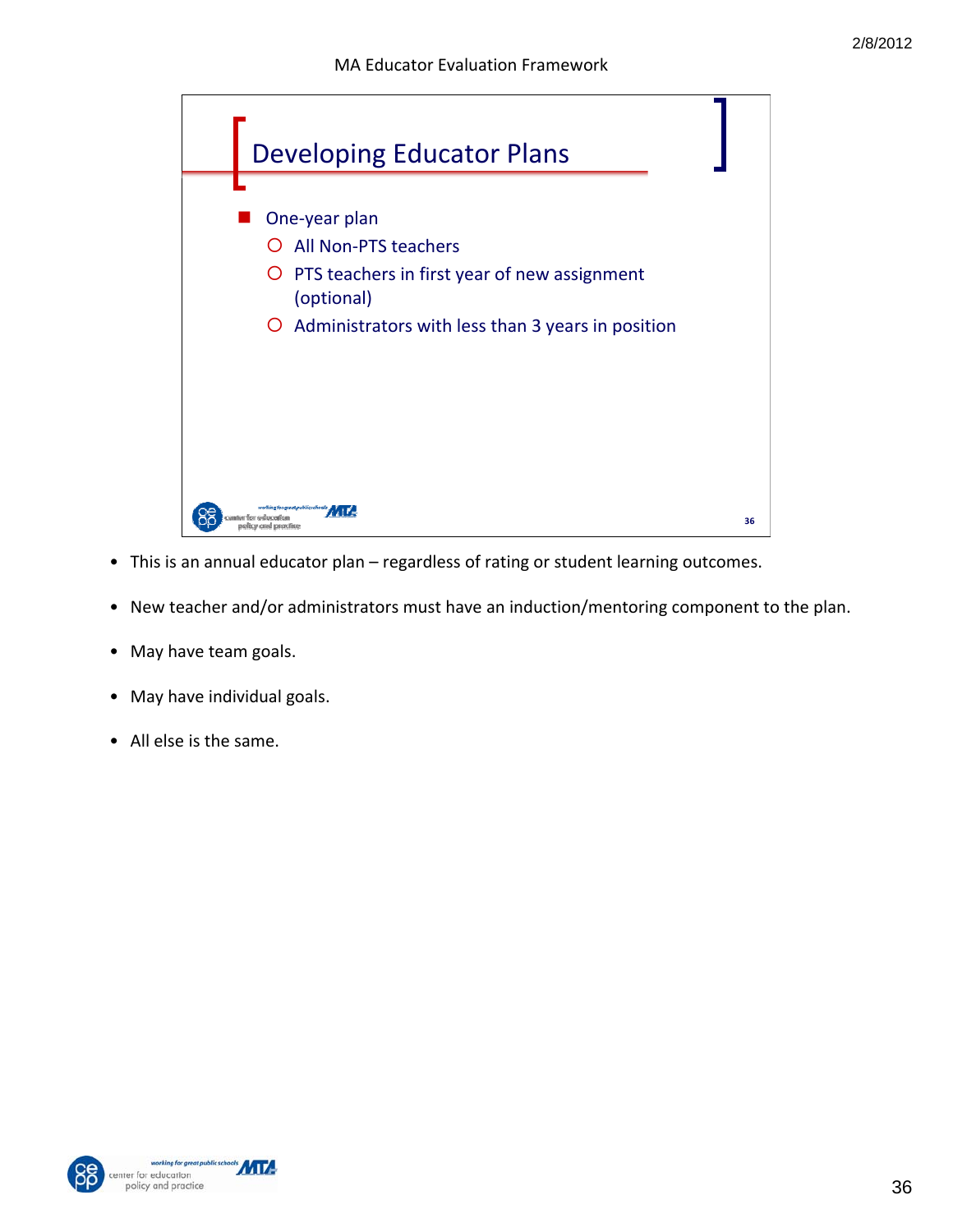

• What do you need to know for implementation – at least three categories of issues



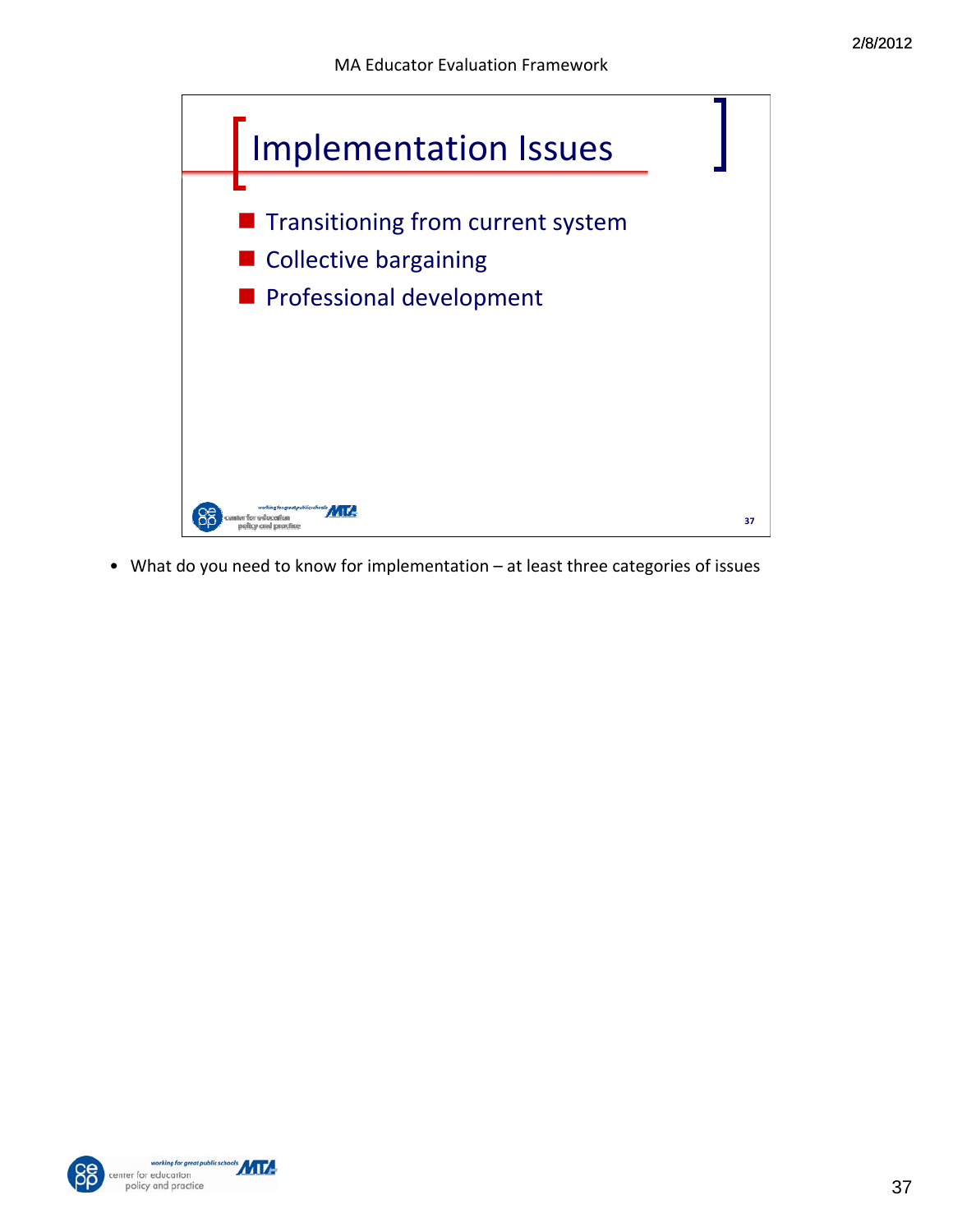

- Need to know where you are on the implementation timeline
- RTTT districts as part of the RTTT plan, should have established a labor-management workgroup to begin talking about implementation.
- One topic should be looking at the current system and determining what has to be changed number of categories, etc.
- DESE has identified a staggered implementation process.



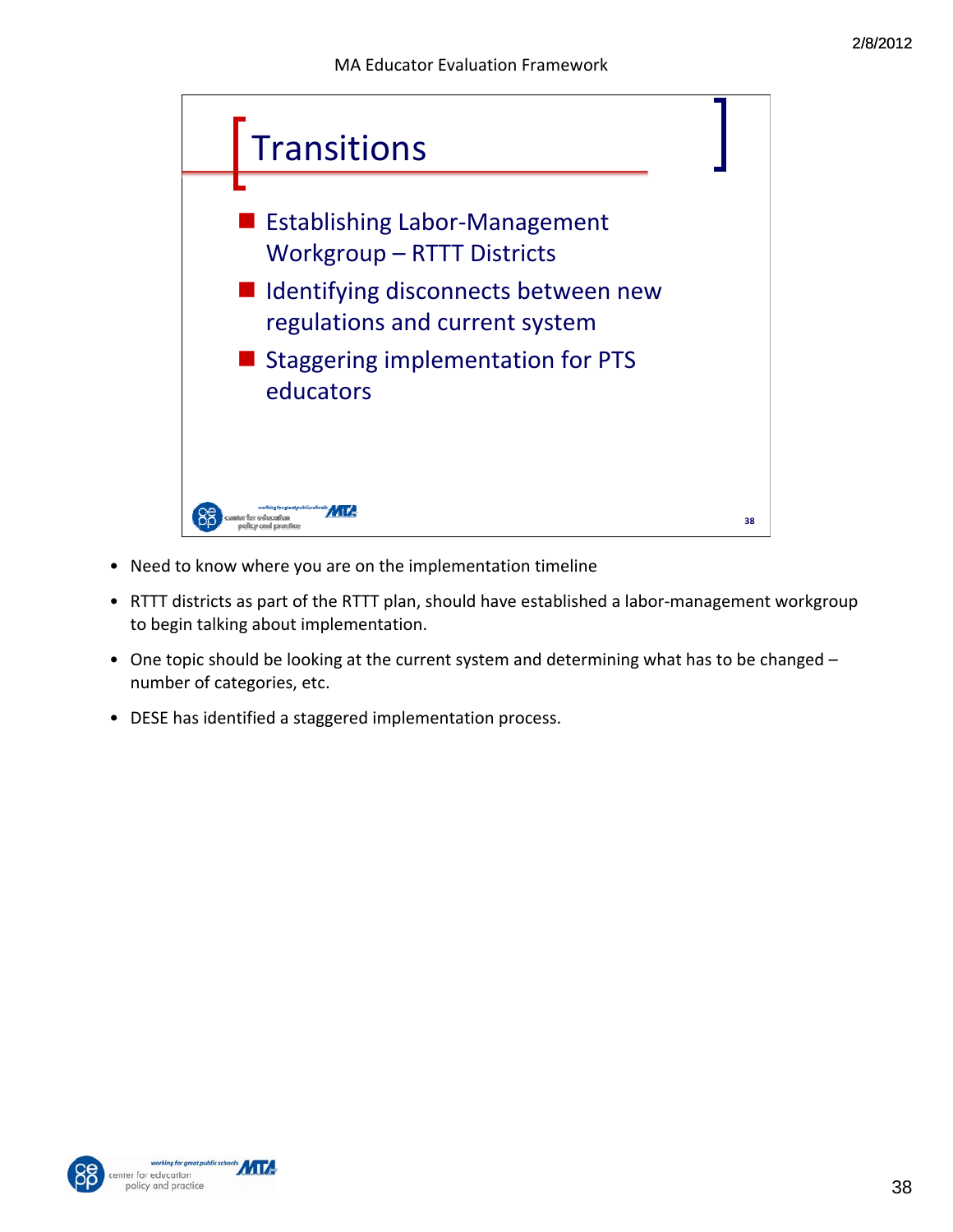

- No statutory changes to collective bargaining requirements resulted from this work
- MA statute specifies that public employees can bargain collectively around wages, hours, conditions of employment and standards of productivity.
- Evaluation has been and continues to be a mandatory subject of bargaining. The inclusion of measures of student learning as a standard of productivity has always been allowed, but very few collective bargaining agreements included them. Now that including measures of student learning is required by the regulations, we expect that the issue will be bargained practically everywhere.
- Educators still receive professional teacher status after 3 full years of employment PTS provides just cause job protection.
- Training required for evaluators could also be bargained.
- The regulations define a state framework.
- Districts and associations must now bargain about the elements of the local evaluation system that must address each of the elements here.



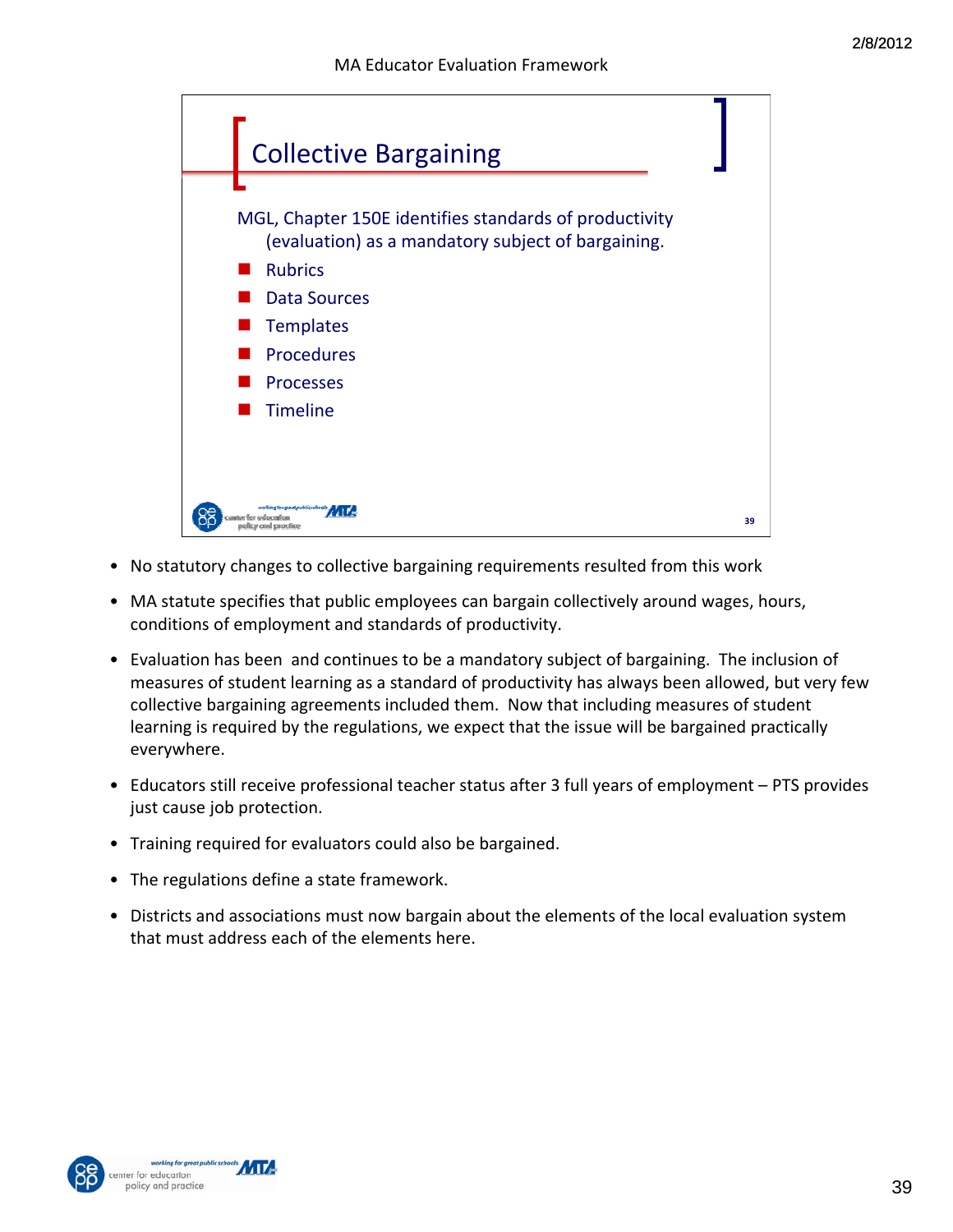

- Suggested list of what needs to be included
- Anticipate 80,000 educators will need to think differently about evaluation and do different things
- About 8,000 evaluators will need training if the ratio will get to 1-10
- Observing practice includes more than observations

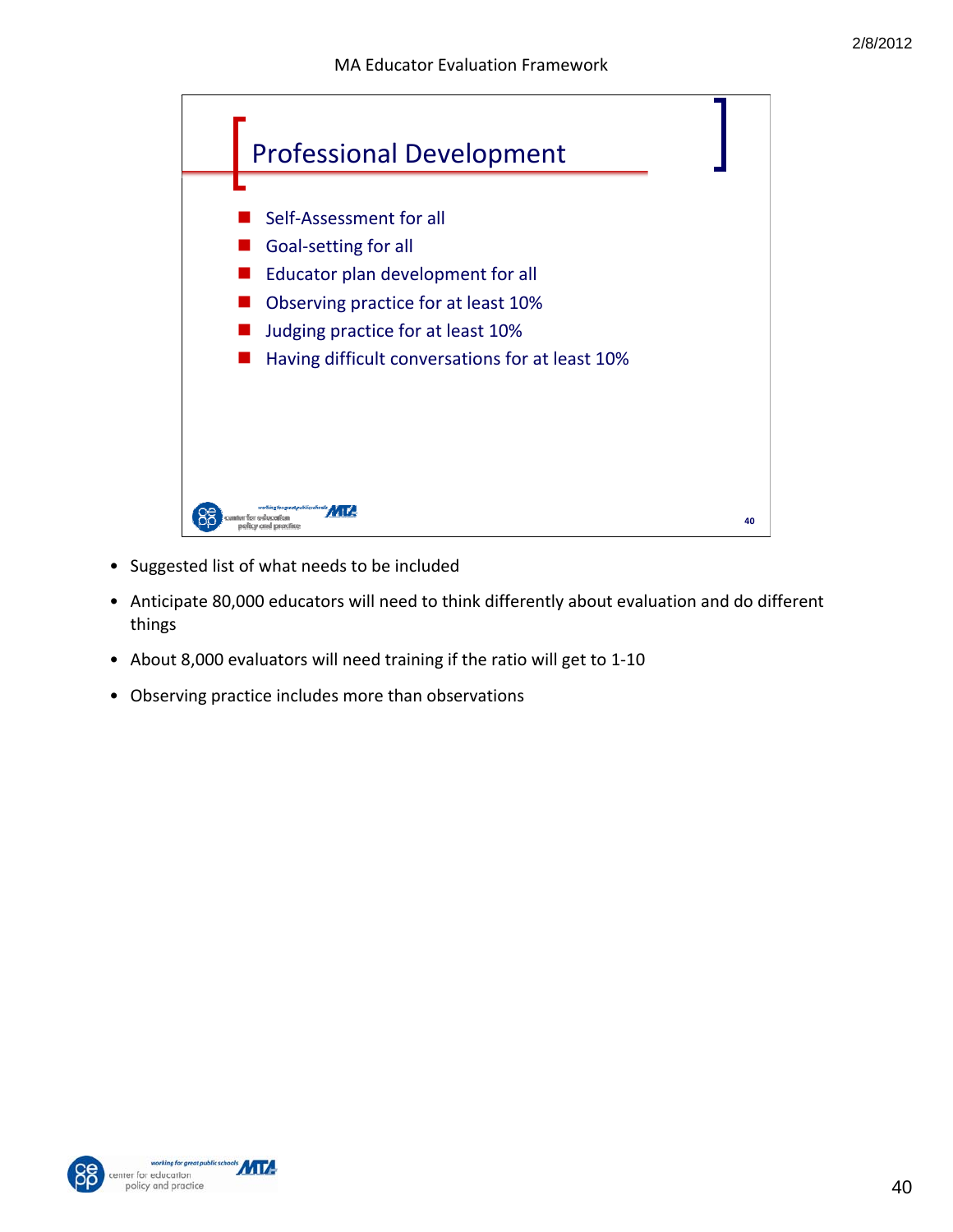

- Since every district in MA has to incorporate the new requirements into its evaluation system, MTA has worked closely with DESE to develop a model system that will assist districts in this process. The system includes
	- $\checkmark$  Contract language
	- $\checkmark$  Rubrics
	- $\checkmark$  Templates
	- $\checkmark$  Guidance about how to implement this.

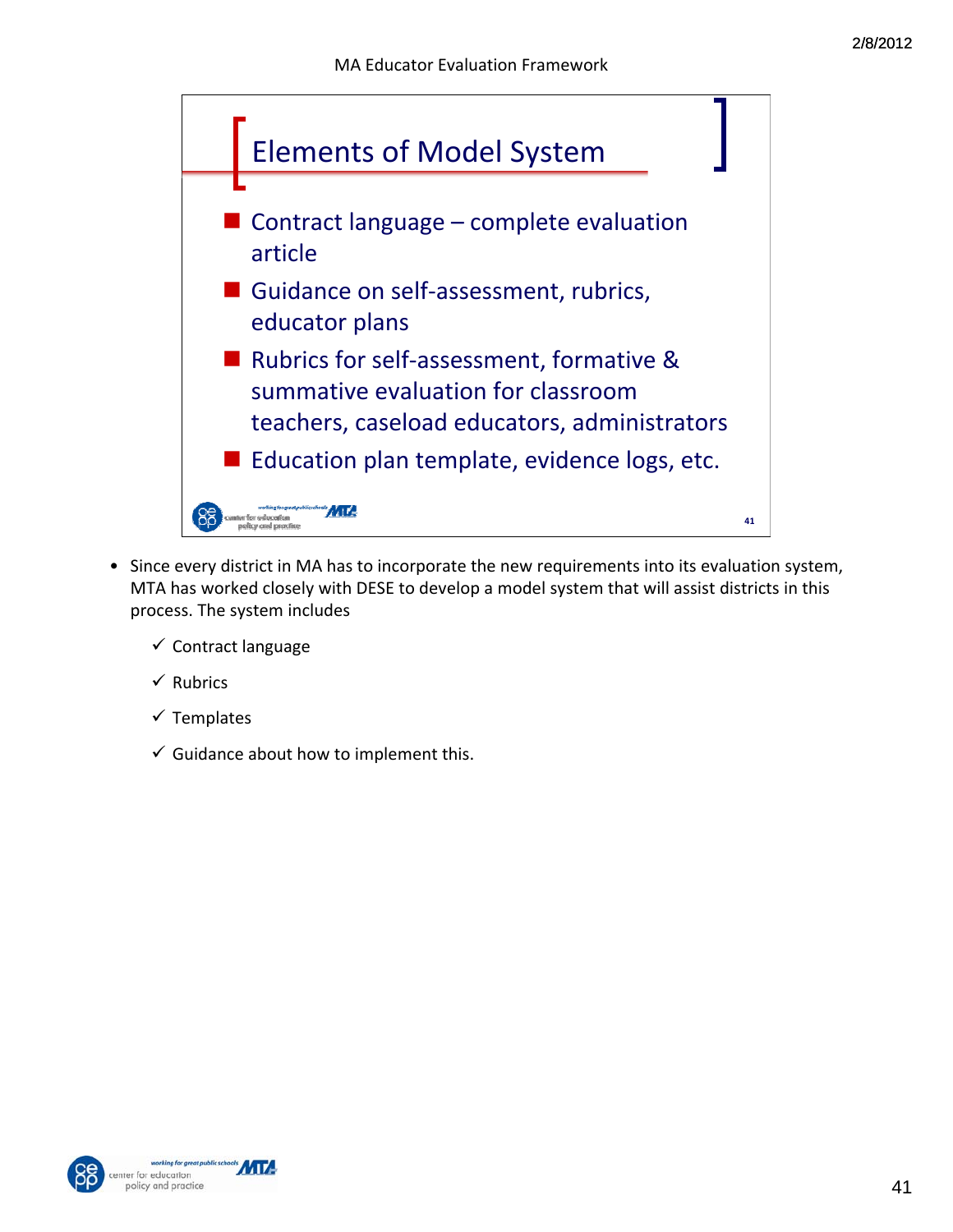

- In January, the DESE released six of the eight parts of the model system.
- These materials include model rubrics that describe the performance categories for each of the standards and indicators.
- Parts 7 and 8 deal with the Impact on Student Learning and Staff and Student Feedback which will be phased in starting in 2013‐14.
- MTA will be working with DESE on the Guidance for these areas.

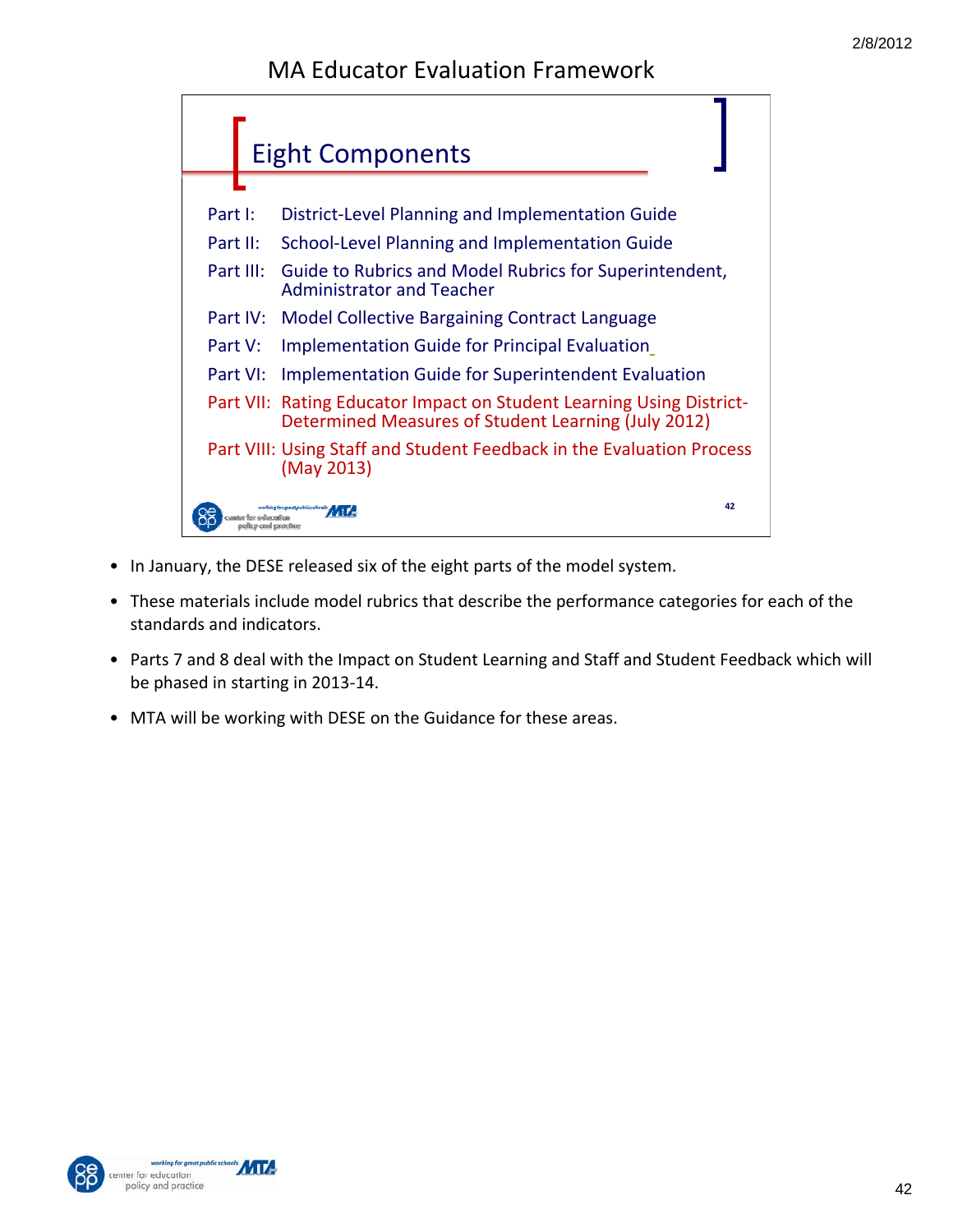

- One set of materials includes model contract language that is consistent with the regulations.
- The regulations required that DESE develop model language. Districts may agree to do one of the following:
	- $\checkmark$  Adopt the model language as written
	- $\checkmark$  Adapt the model language in some way
	- $\checkmark$  Revise the language contained in the existing contract so that it is consistent with the regulations.
- DESE will review the Collective Bargaining Agreements for those districts that agree to adapt or revise for consistency with the regulations.



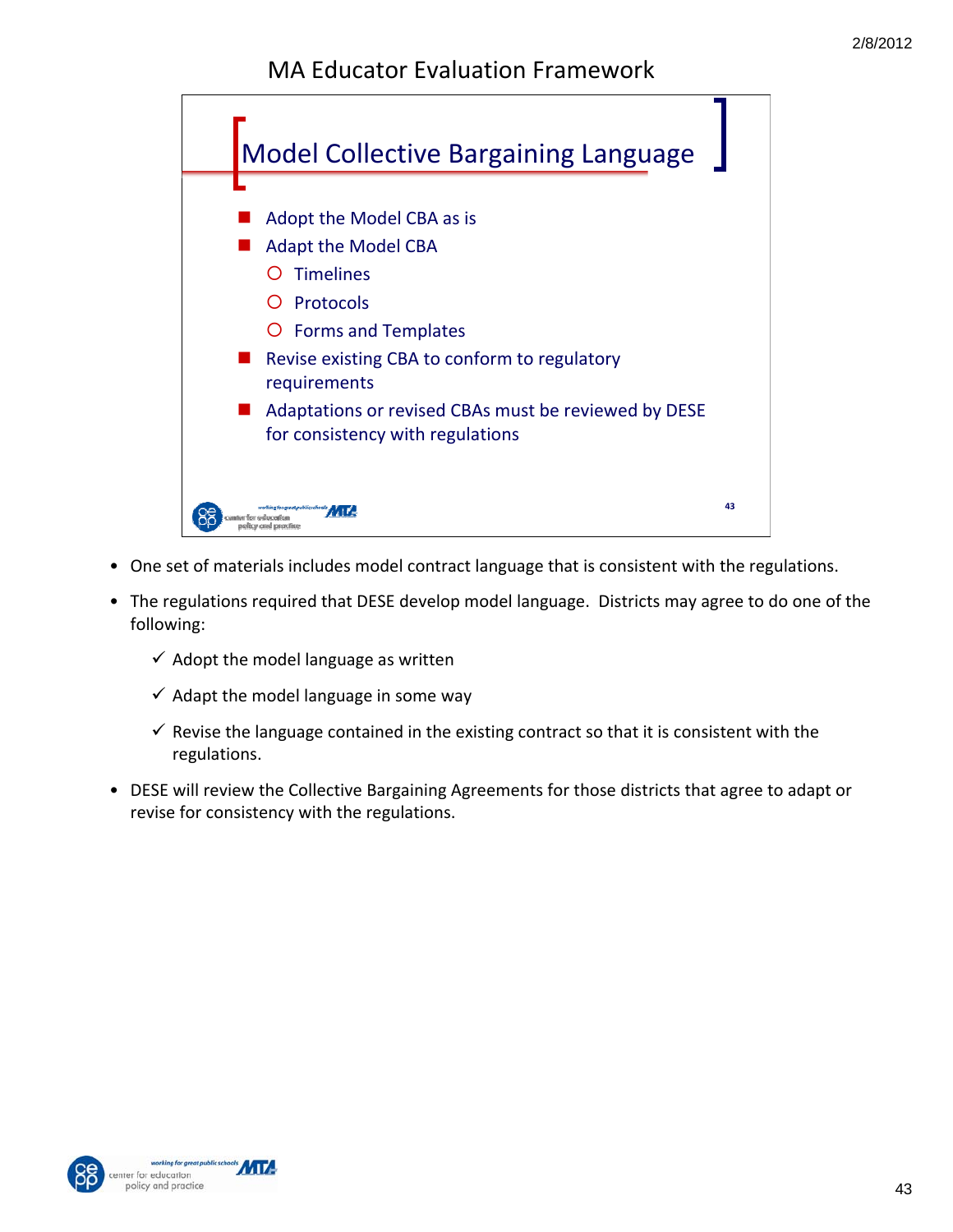

- The best link to all of the DESE documents as well as other materials is through the MTA website.
- There is a link to the Evaluation Toolkit on the first page.



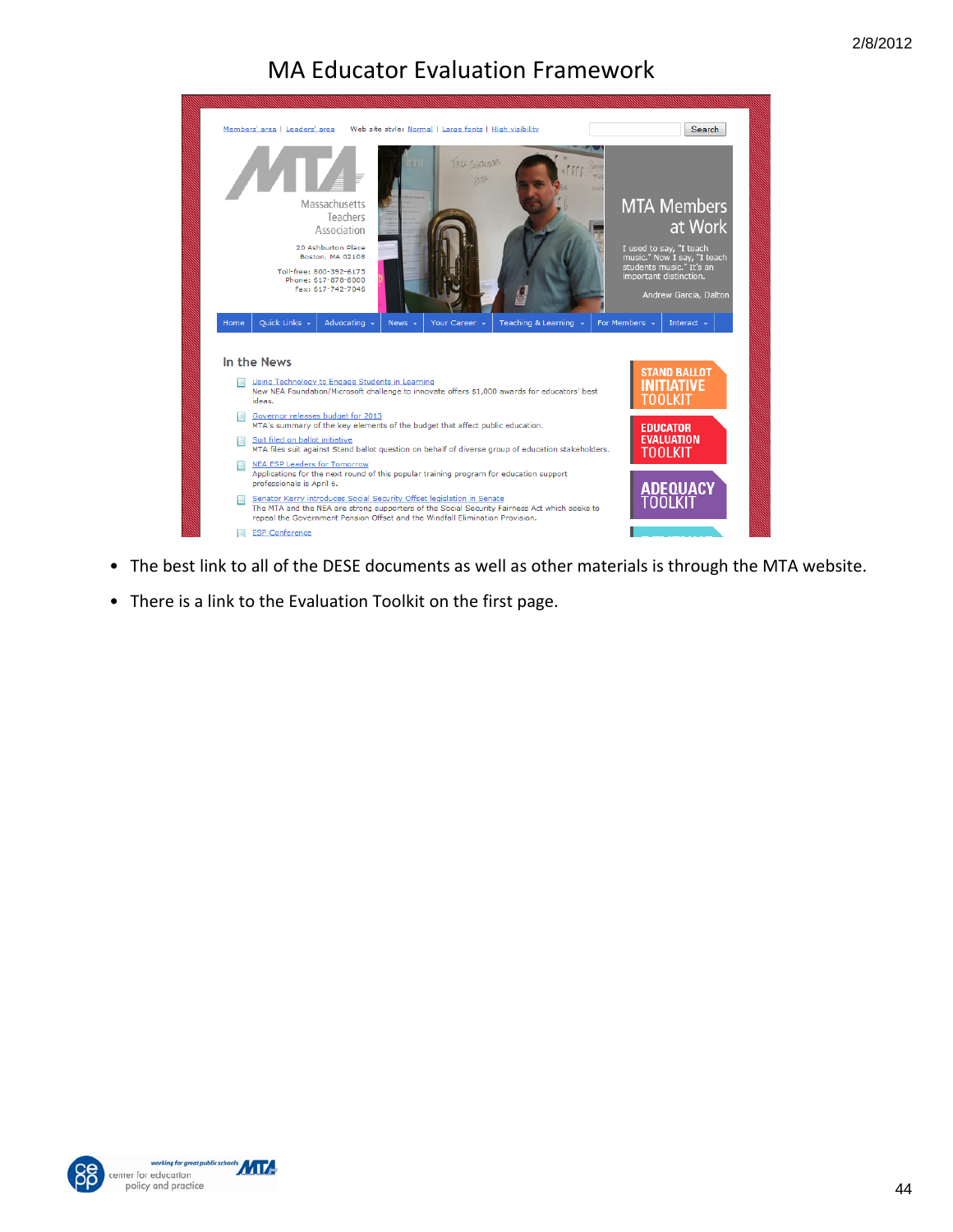

• The Evaluation Toolkit include the following materials